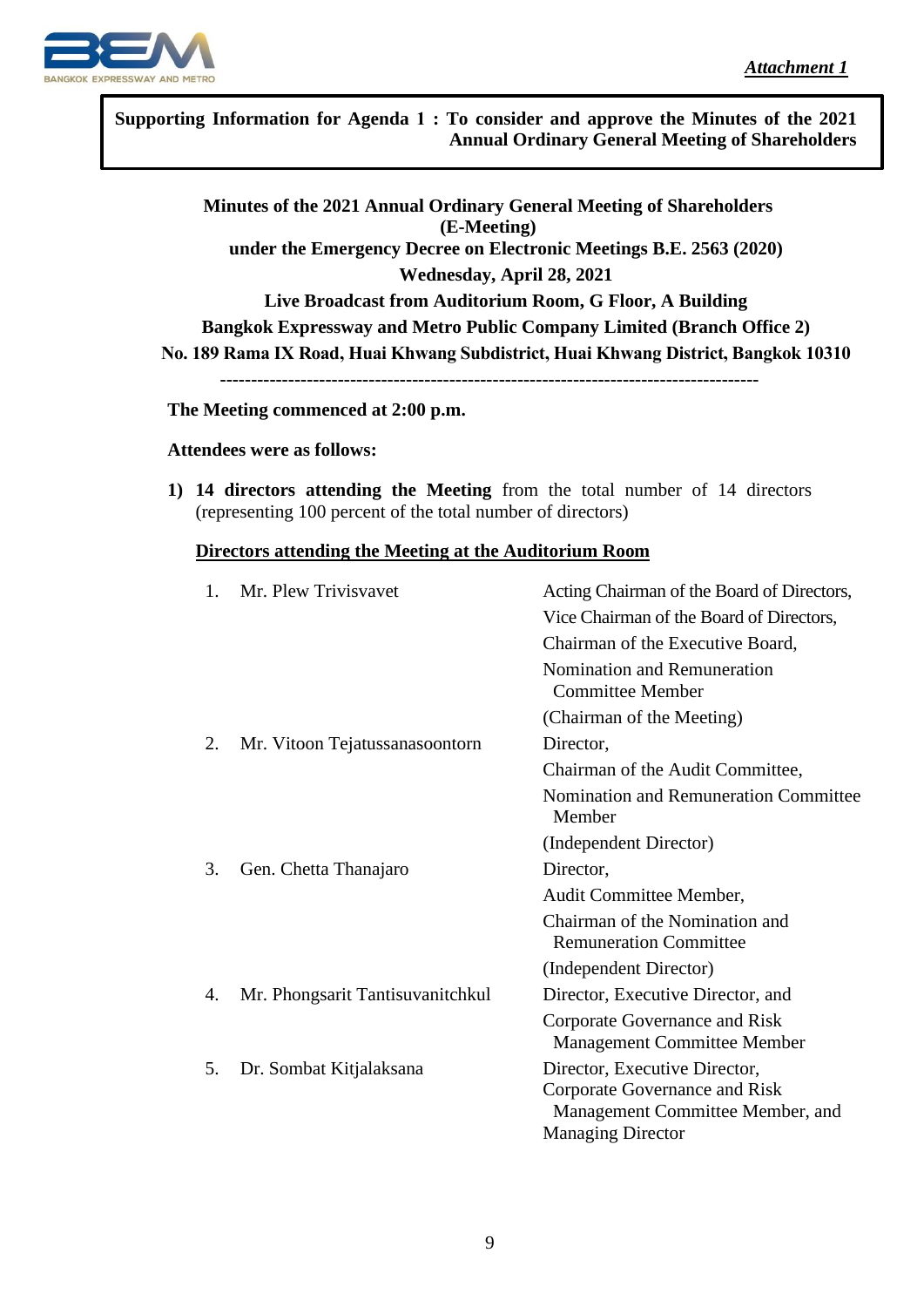

## **Directors attending the Meeting (E-Meeting)**

| 6. | Mrs. Vallapa Assakul                  | Director,                                                                                                |
|----|---------------------------------------|----------------------------------------------------------------------------------------------------------|
|    |                                       | Chairman of the Corporate Governance<br>and Risk Management Committee                                    |
|    |                                       | (Independent Director)                                                                                   |
| 7. | Dr. Annop Tanlamai                    | Director,                                                                                                |
|    |                                       | <b>Audit Committee Member</b>                                                                            |
|    |                                       | (Independent Director)                                                                                   |
| 8. | M.L. Prasobchai Kasemsant             | Director                                                                                                 |
|    |                                       | (Independent Director)                                                                                   |
| 9. | Mr. Supong Chayutsahakij              | Director, Executive Director, and<br>Nomination and Remuneration<br><b>Committee Member</b>              |
|    | 10. Mrs. Payao Marittanaporn          | Director, Executive Director, and<br>Corporate Governance and Risk<br><b>Management Committee Member</b> |
|    | 11. Miss Arisara Dharamadhaj          | Director                                                                                                 |
|    | 12. Mr. Panit Dunnyatanachit          | Director                                                                                                 |
|    | 13. Mr. Vithaya Punmongkol            | Director                                                                                                 |
|    | 14. Mrs. Natamon Bunnak               | Director                                                                                                 |
|    | 2) Executives attending the E-Meeting |                                                                                                          |
| 1. | Mr. Sanguan Kunatinun                 | Deputy Managing Director: Expressway<br>Engineering                                                      |
| 2. | Mrs. Sudruthai Prommart               | Deputy Managing Director: Expressway                                                                     |

Operation 3. Mr. Phakpoom Thaweewittayarut\* Deputy Managing Director:

Administration and Company Secretary

4. Miss Panan Tosuwanthaworn Deputy Managing Director: Finance

5. Mr. Witoon Hatairatana Deputy Managing Director: Railway System Operation and Engineering

6. Mr. Alvin Gee Deputy Managing Director: Operation Support

7. Dr. Vites Techangam Deputy Managing Director: Technology and E-Business

8. Mr. Anawash Suwanarit Deputy Managing Director: Business Development

Remark:\* except for the third executive attending the Meeting at the Auditorium Room

## **3) Auditor, EY Office Limited, attending the E-Meeting**

Miss Isaraporn Wisutthiyan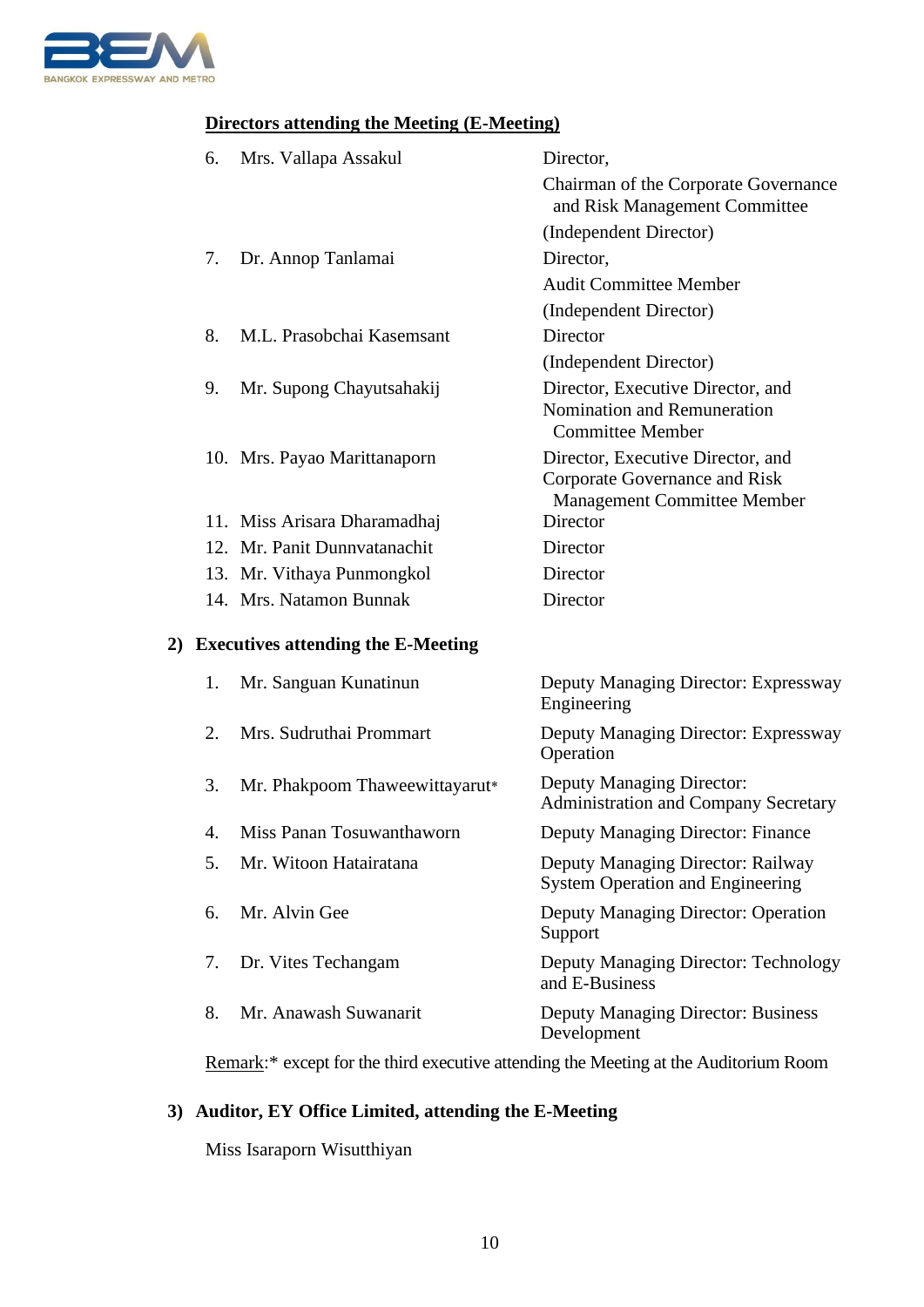

## **4) Legal Advisor, The Legists Group, attending the E-Meeting**

Mr. Nopadol Intralib

### **5) Financial Advisor, Advisory Plus Co., Ltd., attending the E-Meeting**

Mr. Thawatchai Vorawandthanachai

#### **6) Examiner of voting results, the Legists Group**

Miss Sawitree Treenawarut

## **7) Representative of Shareholders' Right Protection Volunteer attending the E-Meeting**

Miss Theeranuch Phromchote

#### **8) Shareholders attending the Meeting**

As at the closing date of the share register for collection of shareholders' names on March 10, 2021, the total number of shareholders who had the right to attend the Meeting was 107,185 shareholders with the total of 15,285,000,000 shares sold. There were a total of 1,150 shareholders attending the 2021 Annual Ordinary General Meeting of Shareholders via E-Meeting, both in person and by proxy, which commenced at 2:00 p.m., holding among them 10,032,936,040 shares or 65.639 percent of the total number of shares sold, thereby constituting the quorum in accordance with the Articles of Association of the Company, which stipulate that there shall not be less than 25 shareholders holding in aggregate not less than onethird of the total number of shares sold; and as at the closing time of the registration, there were a total of 1,176 shareholders attending the Meeting, holding among them 10,033,735,749 or 65.6443 percent of the total number of shares sold.

There were 1,071 shareholders out of 1,176 attending shareholders, holding among them 2,051,547,084 shares, authorizing Mr. Vitoon Tejatussanasoontorn, Chairman of the Audit Committee, or Gen. Chetta Thanajaro, Audit Committee Member, who were Independent Directors and persons who had no special interest differently from other directors in all agenda items proposed in this Meeting, to act as their proxy to attend the Meeting and vote.

**The Company Secretary** informed the Meeting that in the midst of the situation of COVID-19 outbreak, the Company therefore organized the E-Meeting in accordance with the Emergency Decree on Electronic Meetings B.E. 2563 (2020) and the Notification of the Ministry of Digital Economy and Society Re: Standards for Maintaining Security of Meetings via Electronic Means B.E. 2563 (2020), with the agenda appearing in the Notice of the Meeting which had been delivered to the shareholders.

Prior to proceeding with the Meeting in accordance with the agenda, the Chairman requested the Company Secretary to inform the Meeting of the Company's practical procedures for the Shareholders' Meeting and vote casting.

**The Company Secretary** informed the Meeting that the details of procedures for vote casting and rules for counting of votes were described on pages 70-71 of the Notice of the Meeting as delivered to the shareholders, which could be summarized as follows: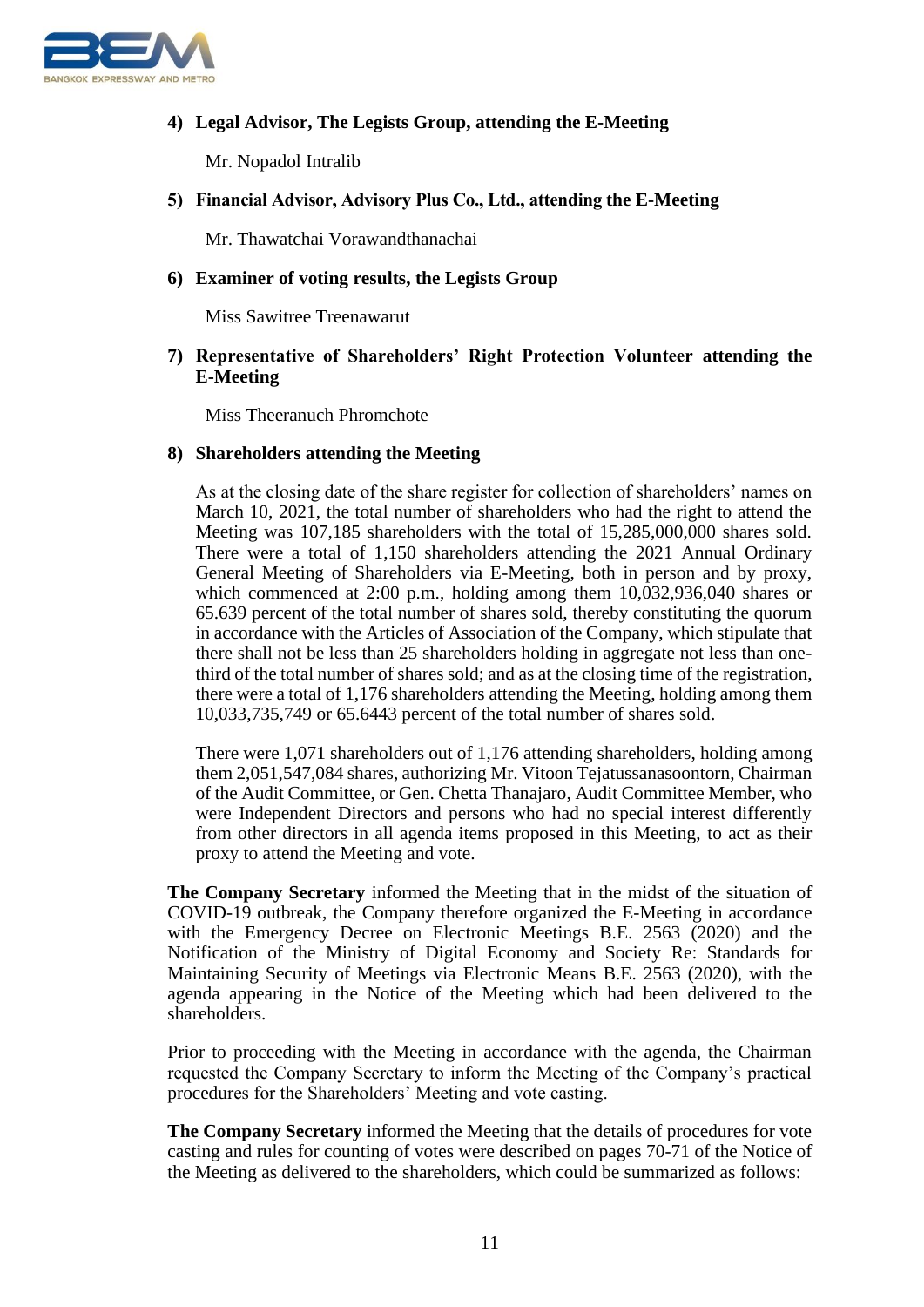

- 1. In casting votes, one share shall have one vote. As for voting in the E-Meeting, the shareholders could vote "for", "against", or "abstained" from voting on the respective agenda items. In vote counting, shareholders' votes against and/or abstained from voting shall be counted only, and such counted votes would then be subtracted from the total number of votes attending the Meeting, while the rest would be treated as votes for each such agenda.
- 2. Procedures for casting vote could be summarized as follows:
	- The shareholders shall access to the E-voting system with their same username and password as used for registration.
	- In case that the shareholders appointing their proxy had already voted, the Secretary collected such votes for computer processing in advance, with the legal advisor inspecting the counting of votes, therefore, the shareholders would not vote again.
	- In casting votes, the shareholders were requested to choose the agenda to vote, and then, the system would show all 4 voting buttons, namely: Agree (green), Disagree (red), Abstain (orange), and Do Not Submit the Vote (blue). However, if the shareholders wishing to vote "Agree", there was no need to press any button.
	- In the event that the shareholders wished to vote "Disagree", click on the red button, and to vote "Abstain", click on the orange button, while the blue button was needed only if the shareholders "did not submit the vote".
	- In case of a proxy appointed by multiple shareholders, some of which wished to vote against or abstained from voting, they could switch accounts by selecting the "User Icon" and clicking on the "Switch Account" button.
	- Voting could be changed by clicking on the blue button within the timeframe set by the system until notice was given to end voting.
	- To ensure that the Meeting's proceedings were conducted concisely and in accordance with the specified agenda, the system would turn on the voting period for 2 minutes in each agenda before ending the voting in order to count the votes of each agenda and announce the voting results of such agenda to the Meeting for further acknowledgment.
- 3. Asking questions in the meeting room
	- Before voting on each agenda, the attendees would be allowed to ask questions or express opinions on issues related to such agenda as appropriate.
	- The attendees could type the questions in Q&A and submit the same into the system or inquire through a teleconference system (VDO Conference) by pressing the Raise Hand symbol and turning on the camera and microphone. When received a signal to ask a question(s), the attendees were required to provide their full name before asking the question(s) every time.
	- In the event that many questions related to any such agenda were submitted into the system and had similar issues, the Company would consider choosing or combine the questions to ensure that the Meeting was conducted concisely as possible.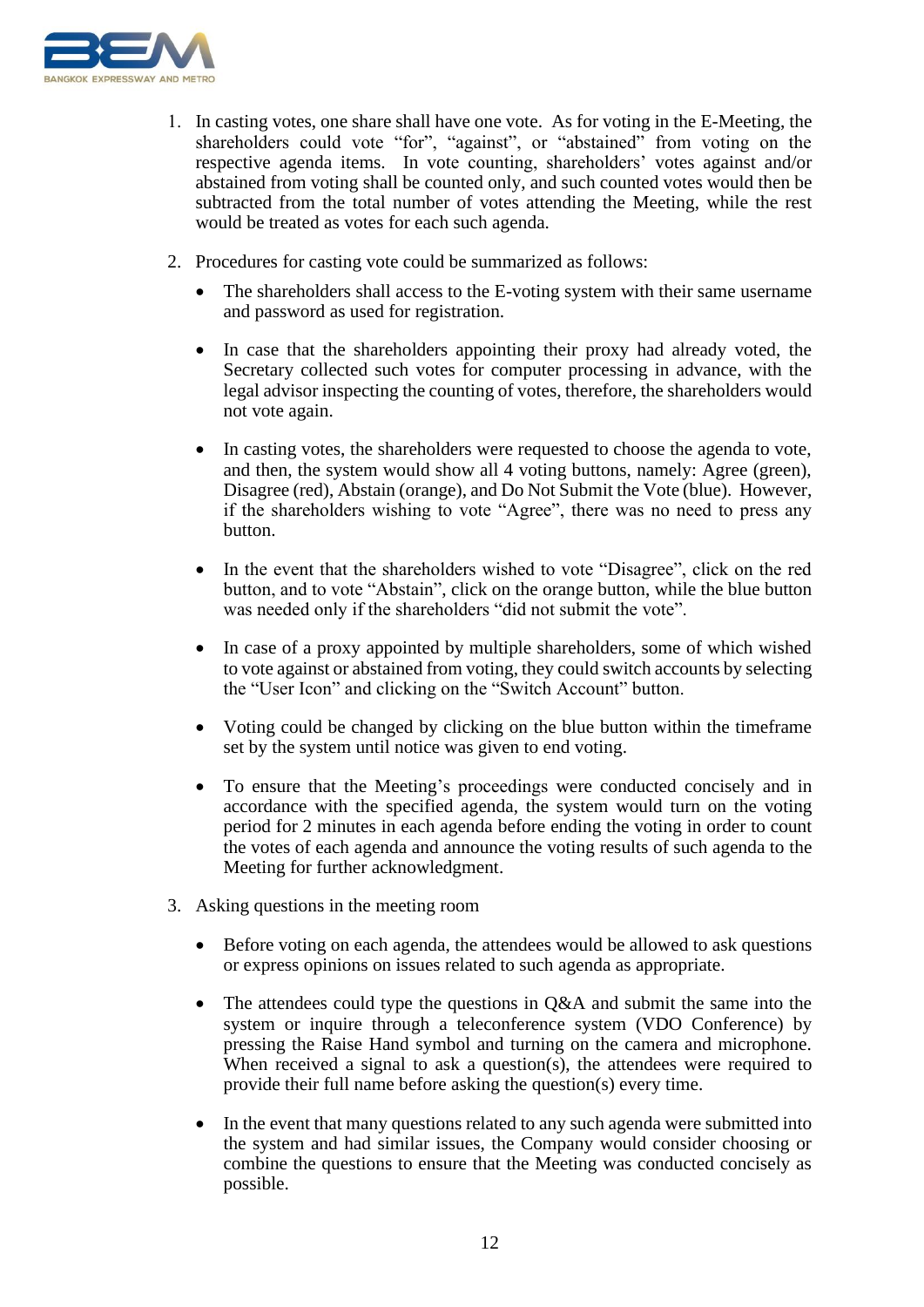

## **Item 1 To consider and approve the Minutes of the 2020 Annual Ordinary General Meeting of Shareholders**

The Chairman requested the Company Secretary to clarify the details to the Meeting for consideration.

**The Company Secretary** informed the Meeting that the Minutes of the 2020 Annual Ordinary General Meeting of Shareholders, which was held on July 20, 2020, had already been delivered by the Company to shareholders in advance, together with the Notice of the Shareholders' Meeting, as per the details on pages 7 to 34, and publicized on the Company's website since August 3, 2020; and the Company disseminated the digital video recording of the Meeting on each agenda item for shareholders' viewing through the Company's website, and without any shareholder proposing an amendment to the Minutes of the Meeting.

The Board of Directors considered the matter and was of the view that the Minutes of the Meeting were correctly, completely and clearly recorded, and thus deemed appropriate that such Minutes of the Meeting should be approved.

The Chairman allowed shareholders to submit the questions or express opinions.

**Mrs. Pauranee Kanittanon, Director of the Managing Director Office**, informed the Meeting that no shareholder submitted further questions or opinions, both via VDO Conference and Q&A.

The Chairman then requested the Meeting to consider casting votes.

**The Company Secretary** stated to the Meeting that this agenda item required approval by a majority vote of the shareholders who attended the Meeting and cast their votes.

The voting results were as follows:

Total attending votes on this item: 10,033,270,551 votes

| $10,032,115,998$ favorable votes, representing 100.00 percent |
|---------------------------------------------------------------|
| 0 unfavorable vote, representing 0.00 percent                 |
| $1,154,553$ abstaining votes                                  |
| 0 vote of void voting card                                    |
|                                                               |

The Meeting resolved unanimously to approve the Minutes of the 2020 Annual Ordinary General Meeting of Shareholders, as proposed.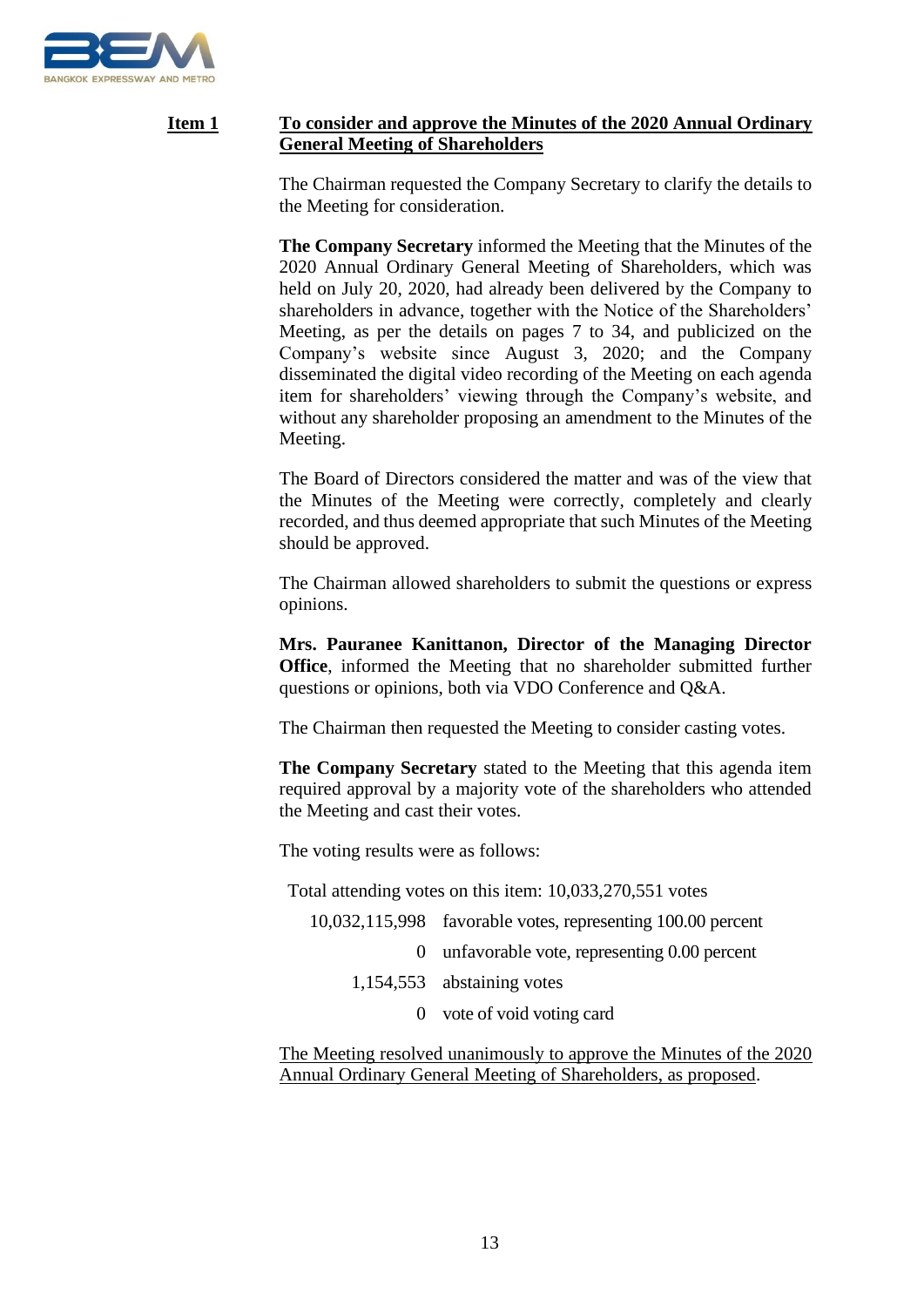

## **Item 2 To acknowledge the Company's operational results for the year 2020**

The Chairman requested the Company Secretary to clarify the details to the Meeting.

**The Company Secretary** presented the summary information of the operational results in a video format to summarize the Company's operational results for the year 2020, essence of which could be outlined as follows:

As a result of the situation of the COVID-19 outbreak in which the government had formulated its measures to control the disease pandemic, the normal activities of citizens were then affected, especially in terms of both domestic and international travel; and every single companies in all industries must adapt themselves to maintain their operating liquidity in order to get through this crisis. However, in the previous year, the Company did achieve the main goals, as follows:

## 1) Settlement of the Disputes with the Expressway Authority of Thailand

All of the existing disputes with the Expressway Authority of Thailand had been resolved by extending the respective concession periods of the Si Rat Expressway and the Udon Ratthaya Expressway until October 2035, thereby resulting in the Company's strong cash flows, both now and in the future, due to income received from the expressway services which have been granted for the extension of the concession period for another 15 years and 8 months.

## 2) Opening of the MRT Blue Line Extension for Service

As the entire route of the MRT Blue Line Project was opened for the commercial operations, with a total of 38 stations and covering a distance of 48 kilometers, the MRT Blue Line Project was then regarded as the single metro project which was completely serving the Circle Line in the heart of Bangkok to accommodate passengers from the connection with other mass rapid transit projects in the future, thereby facilitating and saving time in the people's travelling. At the same time, the Company added another 35 trains to make a total of 54 trains, in order to support the growth of the passenger volume and increase the efficiency in the services.

The COVID-19 outbreak in Thailand had started from mid-February 2020, thereby directly impacting the Company's core revenue, due to the fact that the government and private sectors have allowed its personnel to work from their home so as to reduce the risk of infection with the COVID-19, including the government measures such as suspension of international travel, closure of at-risk facilities, prohibition of organizing activities in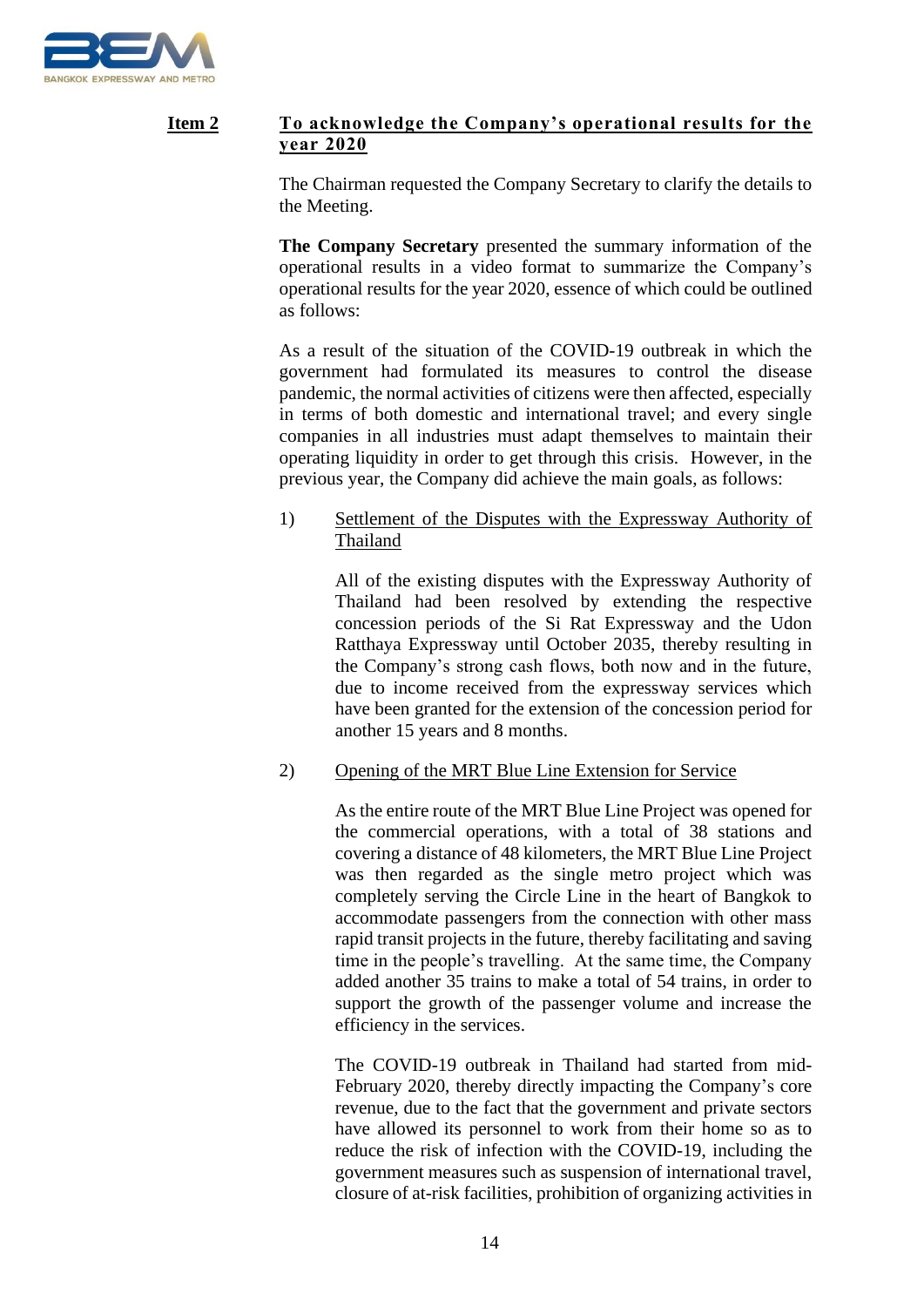

a crowded place, along with the social-distancing measures. As a result, the expressway user volume and the passenger volume had declined significantly and fallen to the lowest in April, namely, the average expressway user volume was 589,900 trips per day, a decrease from the previous year by 50 percent; and the average passenger volume in the MRT Blue Line Project was 78,500 trips per day, a decrease from the previous year by 74 percent. After the relaxation of the aforesaid measures in May, the travelling volume became gradually increasing.

Overall, in 2020, the average expressway user volume was 1,049,928 trips per day, a decrease from 2019 representing 15 percent; the average passenger volume in 2020 was 260,471 trips per day, a decrease from 2019 representing 23 percent.

### 3) Operational Results for 2020

- The Company had revenue from expressway business amounting to Baht 8,145 Million, a decrease by Baht 2,157 Million or representing 21 percent, mainly due to three factors, namely: 1) the Company had borne the burden of value added tax on tolls instead of the expressway users under the Amendment Agreements in the amount of Baht 322 Million; 2) the Company had provided cooperation in granting toll exemptions on public holidays in the amount of Baht 305 Million; and 3) the impact from the COVID-19 outbreak amounted to Baht 1,530 Million.
- Revenue from rail business amounting to Baht 4,520 Million, a decrease by Baht 502 Million or representing 10 percent. With respect to income from operation of the MRT Purple Line Project, it was as specified in the Agreement. Fare box revenue from the MRT Blue Line Project materially declined due to the impact from the COVID-19, despite the Company's opening of its entire route.
- Revenue from commercial development business amounting to Baht 825 Million, an increase by Baht 42 Million or representing 5 percent, resulting from an increase in revenues from telecommunications services and provision of advertising media services, due to the opening of the MRT Blue Line Extension Project.

In 2020, the Company had total revenues amounting to Baht 14,323 Million; total expenses amounting to Baht 8,426 Million; selling and administrative expenses amounting to 1,347 Million, finance cost and income tax expenses amounting to Baht 2,499 Million, remaining net profit of the Company amounting to Baht 2,051 Million, a decrease from the previous year by Baht 3,384 Million or representing 62 percent, accounting for 13 satang net profit per share.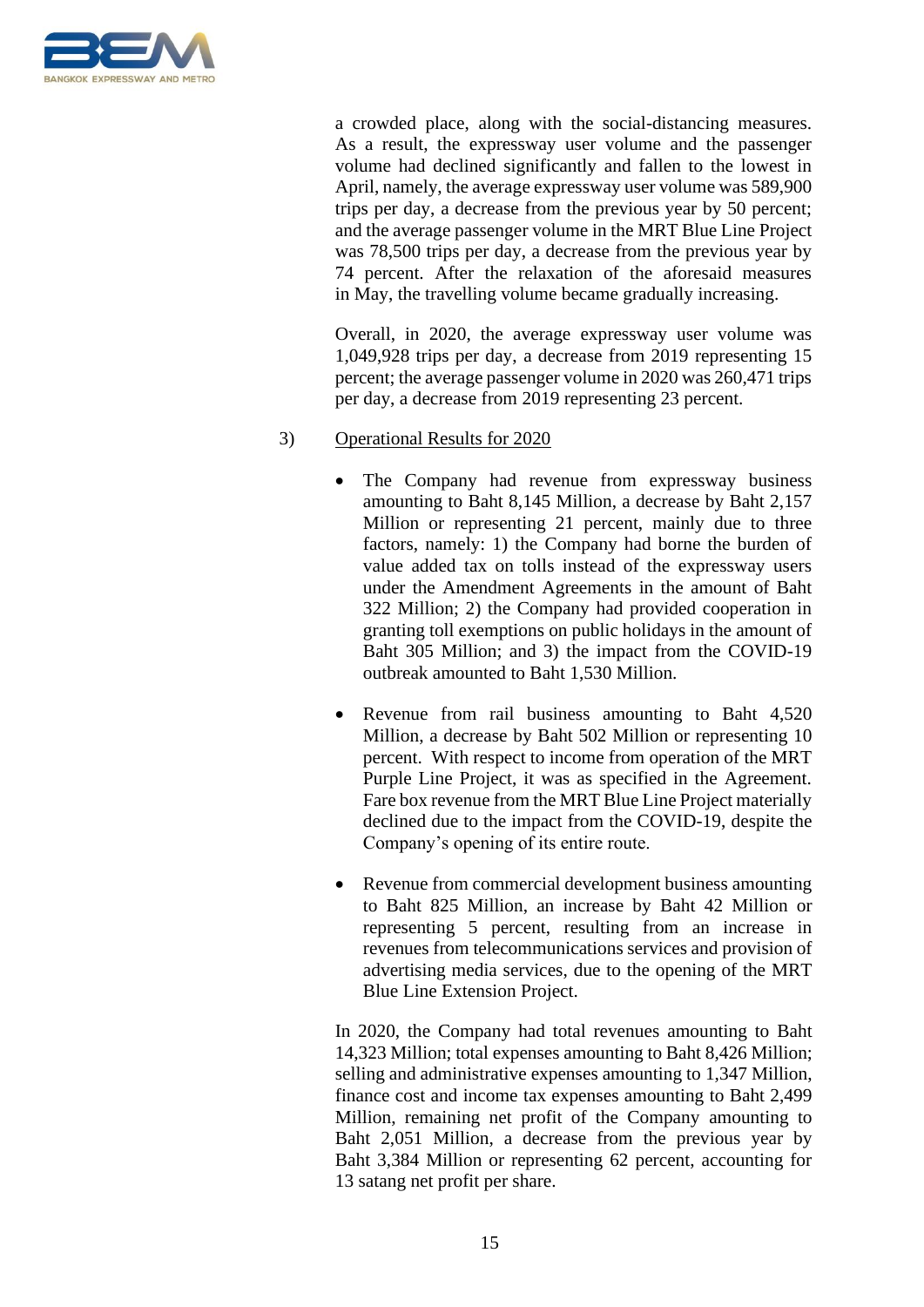

The financial status as of the end of 2020, the Company had the total assets amounting to Baht 113,616 Million, an increase by 2 percent, resulting from construction work of the MRT Blue Line Extension; the total liabilities amounting to Baht 75,582 Million, an increase by 4 percent, resulting from the drawdown of loan for the MRT Blue Line Extension Project; the shareholders' equity amounting to Baht 38,034 Million, a decrease by 2 percent, resulting from the fair value adjustment of long-term investment in financial assets under the current market conditions.

As for cash flows at the end of 2020, the Company had net cash flow from operating activities amounting to Baht 5,351 Million; net cash from investing activities amounting to Baht 3,724 Million; net cash from financing activities amounting to Baht 717 Million; cash and cash equivalents increased by Baht 910 Million, when combined with cash and cash equivalents at the beginning of the year amounting to Baht 704 Million, the Company had cash and cash equivalents at the end of the year amounting to Baht 1,614 Million.

- 4) The Company not only provided good and quality services, but also realized the corporate sustainability, with its commitment to operations based on corporate governance. To that effect, the Company established the anti-corruption policy so that it was communicated to its directors, executives, employees for acknowledgment and compliance therewith, and disclosed through the Company's website and the Annual Report, and the Company also stipulated and incorporated guidelines for the proper behaviors for directors, executives, and employees in the Company's Codes of Conduct. In addition, the Company has undertaken its operations with social responsibility, which was reflected through the awards of pride to prove the Company's success as follows:
	- The Company was rated as a listed company with the "Excellent or Five Star CG Scoring" by the Thai Institute of Directors Association or IOD and the Stock Exchange of Thailand.
	- The Company was presented with the Thailand Sustainability Investment Award for the fourth consecutive year as a listed company engaging in business operations by taking into account environment, society and corporate governance.
	- The Company was awarded the Thailand's Top Corporate Brands 2020 by the Faculty of Commerce and Accountancy Chulalongkorn University, in its capacity as the Company with the highest brand value in the transportation and logistics sector, and was also awarded the certificate in the field of electric train business for the M.R.T. Chalong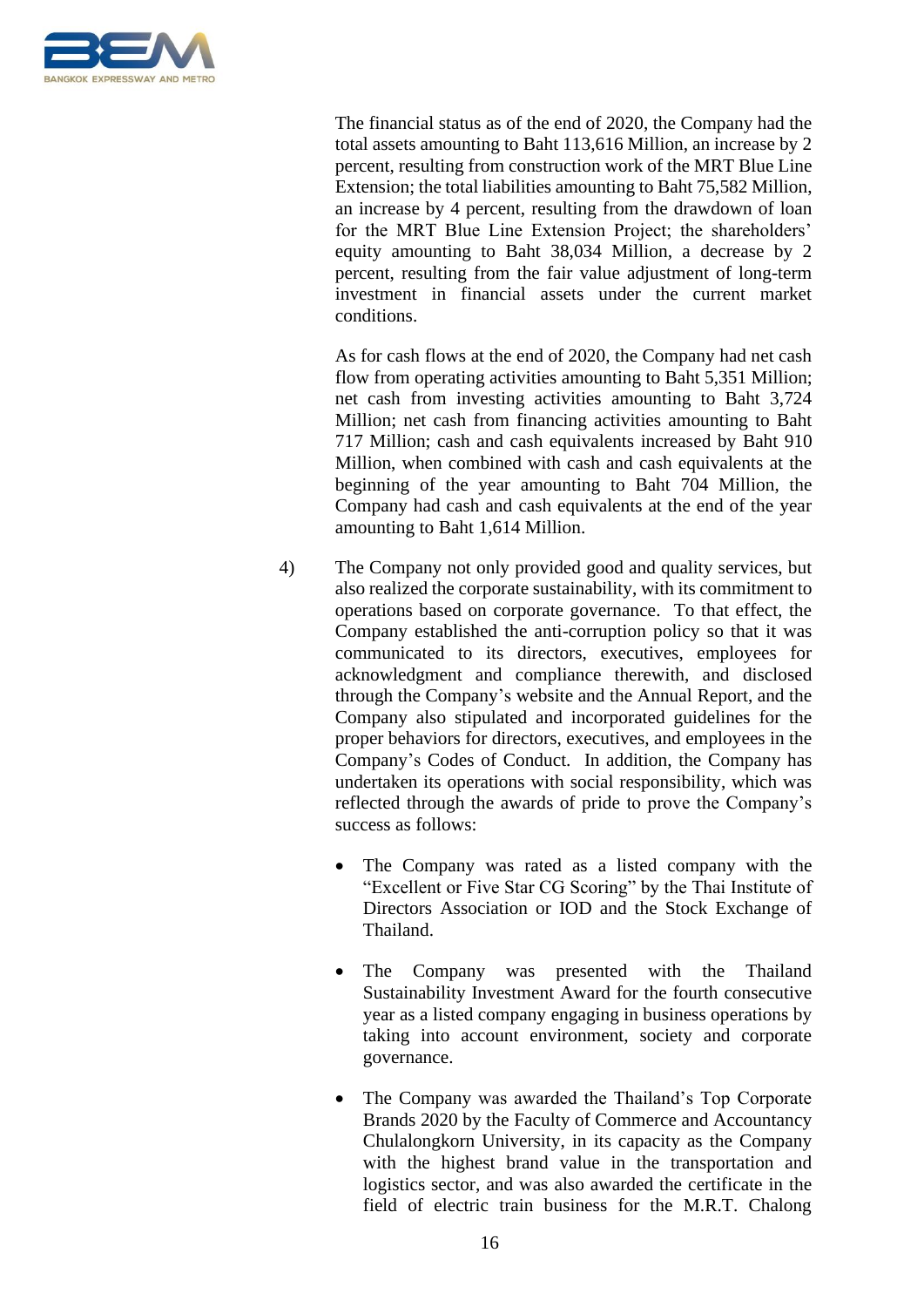

Ratchadham Line Project or the MRT Purple Line, which had the systematic drug management in the business premises under the White Factory Project No. 1 Ranking, on the grounds that the Company has attached importance to drug problems in the business premises with the commitment of being a drug-free workplace of all types, including the aim of ensuring that staff and contractors have good health and quality of life and are able to live their life for oneself, for their families, together with society.

The Chairman allowed shareholders to submit the questions or opinions.

**The Director of the Managing Director Office** informed the Meeting that no shareholder submitted further questions or opinions, both via VDO Conference and Q&A.

**The Company Secretary** informed the Meeting that this agenda item required no voting as it was for report on the operational results to the Meeting for acknowledgement.

The Meeting acknowledged the operational results of the Company for 2020.

## **Item 3 To consider and approve the statement of financial position and the statement of income for the year ended December 31, 2020**

The Chairman requested the Company Secretary to clarify the details to the Meeting for consideration.

**The Company Secretary** clarified to the Meeting that the statement of financial position and the statement of income for the year ended December 31, 2020 which was seeking approval in this agenda appeared in the financial summary for 2020 that had been already delivered to the shareholders, and according to the summary information in the video presentation which was already presented in item 2.

Having considered the matter, the Board of Directors approved the statement of financial position and the statement of income for the year ended December 31, 2020 which had been already reviewed by the Audit Committee and audited by the auditor. Therefore, it deemed appropriate to propose that the Shareholders' Meeting approve the statement of financial position and the statement of income for the year ended December 31, 2020.

The Chairman allowed shareholders to submit the questions or opinions.

**The Director of the Managing Director Office** informed the Meeting that no shareholder submitted further questions or opinions, both via VDO Conference and Q&A.

The Chairman then requested the Meeting to consider casting votes.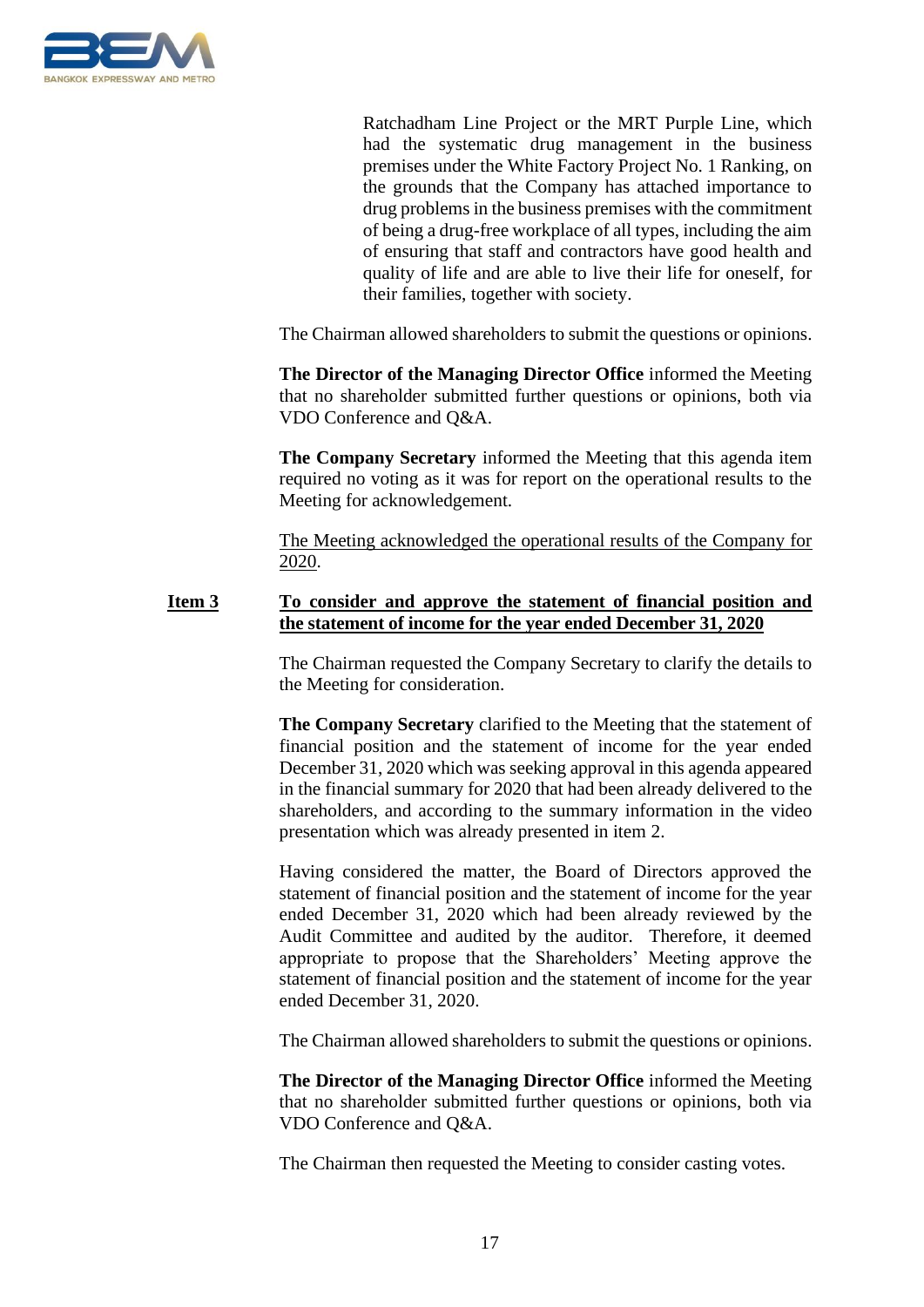

**The Company Secretary** stated to the Meeting that this agenda item required approval by a majority vote of the shareholders who attended the Meeting and cast their votes.

The voting results were as follows:

Total attending votes on this item: 10,033,595,522 votes

| 10,033,454,222 favorable votes, representing 100.00 percent |
|-------------------------------------------------------------|
| 0 unfavorable vote, representing $0.00$ percent             |
| 141,300 abstaining votes                                    |
| 0 vote of void voting card                                  |

The Meeting resolved unanimously to approve the statement of financial position and the statement of income for the year ended December 31, 2020.

## **Item 4 To consider and approve the appropriation of profit and dividend payment**

The Chairman requested the Company Secretary to clarify the details to the Meeting.

**The Company Secretary** clarified to the Meeting that Article 36 of the Company's Articles of Association prohibits the dividend payment from any money other than profit should the Company still have accumulated loss, whereby dividends shall be equally distributed according to the number of shares and subject to the approval of the shareholders' meeting. Furthermore, Article 37 of the Articles of Association specifies that the Company must appropriate to a reserve fund, from the annual net profit at least five percent of the annual net profit less the total accumulated loss brought forward (if any) until the reserve fund reaches an amount not less than 10 percent of the registered capital of the Company.

The Company's net profit under the separate financial statement for 2020 amounted to Baht 1,698 Million, without any accumulated loss, the Company could therefore consider making dividend payment to shareholders pursuant to the Articles of Association of the Company.

The Company must appropriate its profit to a reserve fund for 2020 at the rate of five percent of the net profit in the amount of Baht 84.91 Million.

The Board of Directors' Meeting held on February 24, 2021 considered the financial statements of the Company and was of the opinion that in 2020, the Company's net profit under the separate financial statement amounted to Baht 1,697.93 Million, without any accumulated loss, then deemed appropriate to propose that the Shareholders' Meeting approve the appropriation of profit and the dividend payment as follows: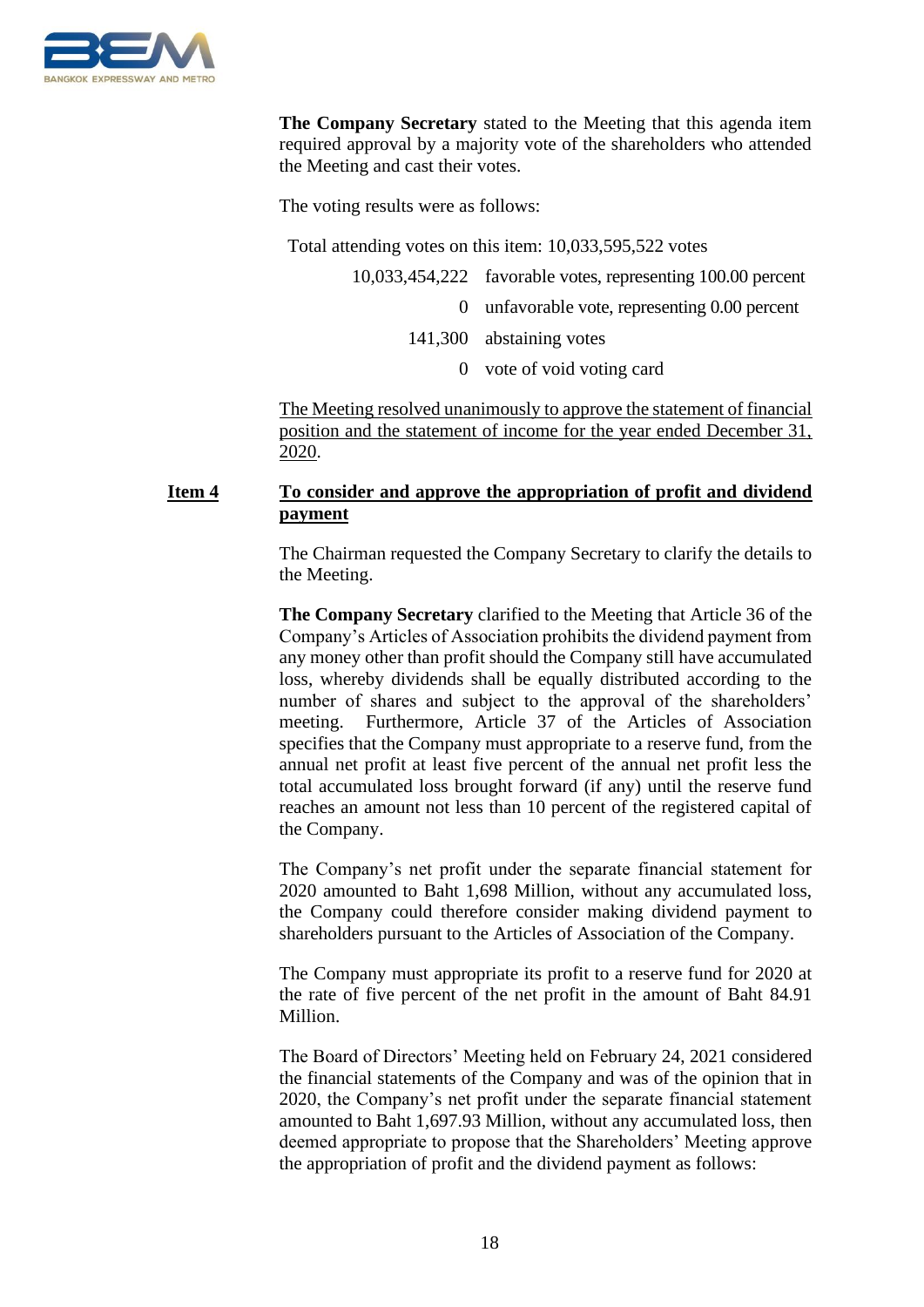

- 1. The appropriation of the profit as legal reserve for 2020 in the amount of Baht 84.91 Million;
- 2. The dividend payment for 2020 from the net profit at the rate of Baht 0.10 per share in the amount of Baht 1,528.5 Million.

The Chairman allowed shareholders to submit the questions or opinions.

**The Director of the Managing Director Office** informed the Meeting that no shareholder submitted further questions or opinions, both via VDO Conference and Q&A.

The Chairman then requested the Meeting to consider the matter.

**The Company Secretary** stated to the Meeting that this agenda item required approval by a majority vote of the shareholders who attended the Meeting and cast their votes.

The voting results were as follows:

Total attending votes on this item 10,033,595,522 votes

| 10,027,361,522 favorable votes, representing 99.9379 percent |
|--------------------------------------------------------------|
| $6,233,500$ unfavorable votes, representing 0.0621 percent   |
| 500 abstaining votes                                         |
|                                                              |

0 vote of void voting cards

The Meeting resolved, by a majority vote of the shareholders who attended the Meeting and cast their votes, to approve as follows:

- 1. Approval was granted to the appropriation of the profit as legal reserve for 2020 in the amount of Baht 84.91 Million;
- 2. Approval was granted to the dividend payment for 2020 from the net profit at the rate of Baht 0.10 per share in the amount of Baht 1,528.5 Million.

### **Item 5 To consider and nominate candidates to be elected as directors to replace those due to retire by rotation**

The Chairman requested the Company Secretary to clarify the details to the Meeting for consideration.

**The Company Secretary** clarified to the Meeting that Article 14 of the Articles of Association stipulates that at every annual general meeting, one-third of the number of directors must vacate their offices. If the number of directors is not a multiple of three, then the number nearest to one-third must retire from office.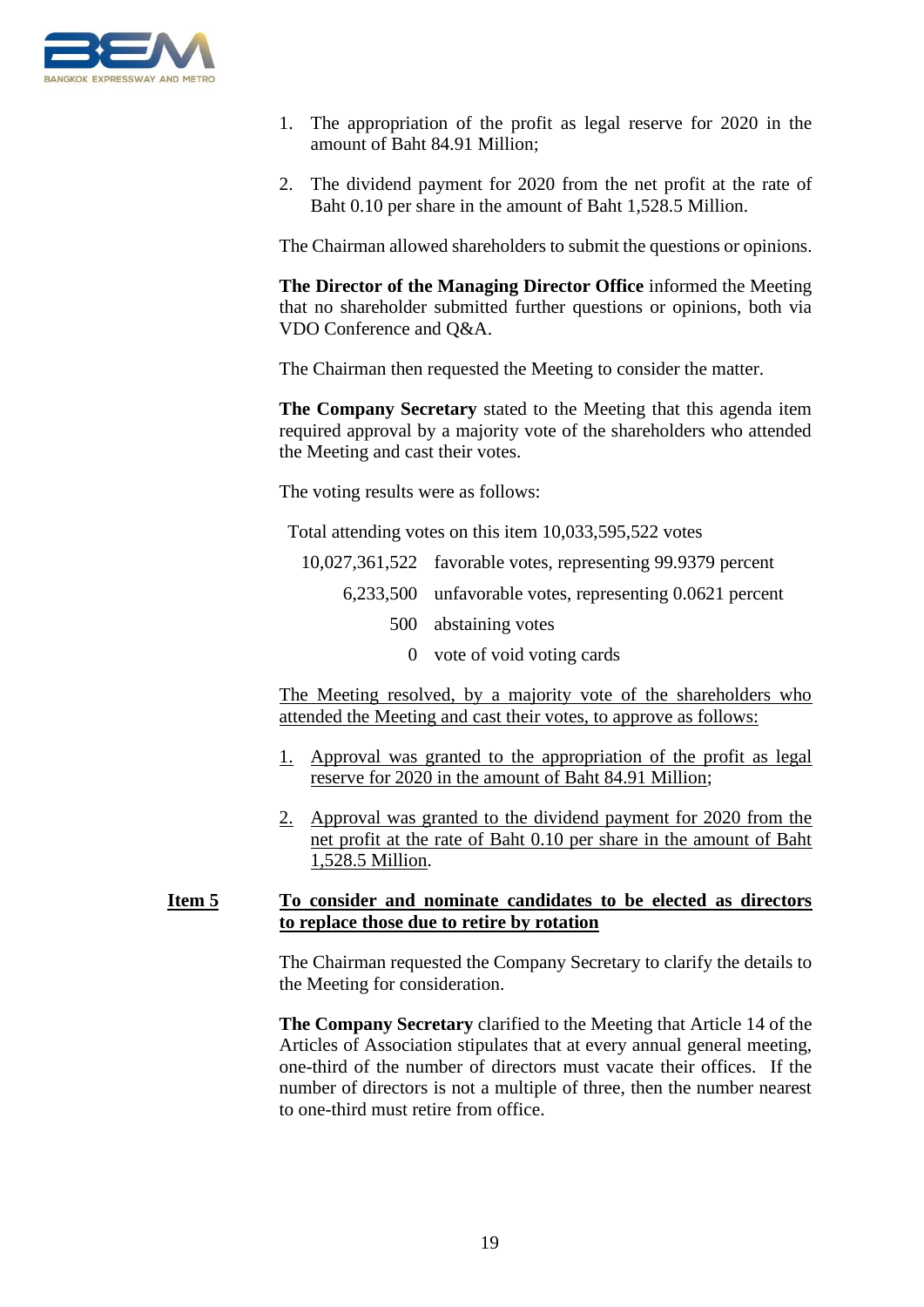

The directors to retire during the first and second years following the registration of the Company shall be drawn by lots. In each subsequent year, the directors who have been in office for the longest term shall retire. A retiring director may be re-elected.

In this 2021 Annual Ordinary General Meeting of Shareholders, there were five directors due to retire by rotation, namely, Dr. Annop Tanlamai, Mr. Panit Dunnvatanachit, Mrs. Natamon Bunnak, Mrs. Vallapa Assakul, and M.L. Prasobchai Kasemsant. In addition, given that the Company allowed shareholders to nominate persons for appointment as directors in advance, none of the shareholders nominated any candidate for such consideration.

The Board of Directors, excluding such nominated directors, considered such candidates and deemed that they had qualifications appropriate to the Company's business operations and performed their duties as director by providing suggestions beneficial to the Company's business operations throughout the term of office, and the persons nominated as independent directors could provide independent opinions and were qualified in accordance with relevant regulations.

In this regard, the persons nominated on this occasion had gone through the procedures of circumspect and careful scrutiny and consideration, the Board of Directors therefore resolved to approve as proposed by the Nomination and Remuneration Committee and thus deemed appropriate to propose that the Shareholders' Meeting consider approving the re-appointment of the five retiring directors to resume their office as director for another term.

The profiles of such director candidates were available on pages 37 - 53 of the Notice of the Meeting.

The Chairman allowed shareholders to submit the questions or opinions.

**The Director of the Managing Director Office** informed the Meeting that no shareholder submitted further questions or opinions, both via VDO Conference and Q&A.

The Chairman then requested the Meeting to consider casting votes, and to ensure compliance with the Principles of Good Corporate Governance, shareholders shall vote to appoint such five directors on an individual basis.

**The Company Secretary** stated to the Meeting that this agenda item required approval by a majority vote of the shareholders who attended the Meeting and cast their votes.

The voting results on an individual basis were as follows: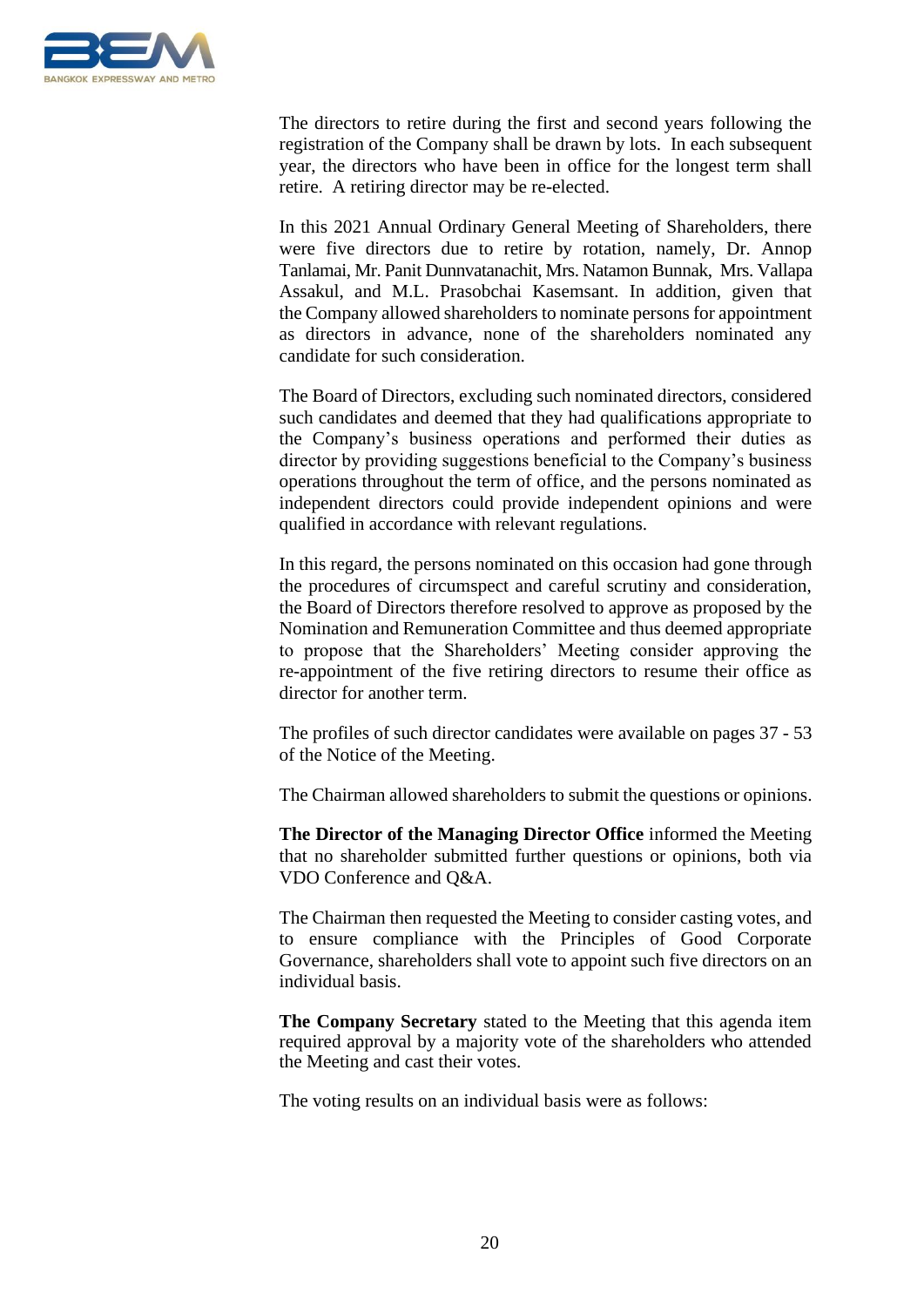

|                                                                      | 1. Dr. Annop Tanlamai                                         |  |  |
|----------------------------------------------------------------------|---------------------------------------------------------------|--|--|
|                                                                      | Total attending votes on this item: 10,033,597,522 votes      |  |  |
|                                                                      | 10,033,424,956 favorable votes, representing 99.9993 percent  |  |  |
|                                                                      | 68,200 unfavorable votes, representing 0.0007 percent         |  |  |
|                                                                      | 104,366 abstaining votes                                      |  |  |
|                                                                      | 0 vote of void voting card                                    |  |  |
| 2. Mr. Panit Dunnvatanachit                                          |                                                               |  |  |
|                                                                      | Total attending votes on this item: 10,033,597,522 votes      |  |  |
|                                                                      | 8,412,035,301 favorable votes, representing 83.8621 percent   |  |  |
|                                                                      | 1,618,760,355 unfavorable votes, representing 16.1379 percent |  |  |
|                                                                      | 2,801,866 abstaining votes                                    |  |  |
|                                                                      | 0 vote of void voting card                                    |  |  |
| 3. Mrs. Natamon Bunnak                                               |                                                               |  |  |
|                                                                      | Total attending votes on this item: 10,033,597,522 votes      |  |  |
|                                                                      | 9,914,827,986 favorable votes, representing 98.8171 percent   |  |  |
|                                                                      | 118,691,336 unfavorable votes, representing 1.1829 percent    |  |  |
|                                                                      | 78,200 abstaining votes                                       |  |  |
| $\mathbf{0}$                                                         | vote of void voting card                                      |  |  |
| 4. Mrs. Vallapa Assakul                                              |                                                               |  |  |
|                                                                      | Total attending votes on this item: 10,033,597,522 votes      |  |  |
|                                                                      | 9,983,119,585 favorable votes, representing 99.4977 percent   |  |  |
|                                                                      | 50,399,437 unfavorable votes, representing 0.5023 percent     |  |  |
| 78,500                                                               | abstaining votes                                              |  |  |
| $\Omega$                                                             | vote of void voting card                                      |  |  |
| M.L. Prasobchai Kasemsant<br>5.                                      |                                                               |  |  |
|                                                                      | Total attending votes on this item: 10,033,597,522 votes      |  |  |
|                                                                      | 8,416,222,655 favorable votes, representing 83.9038 percent   |  |  |
| 1,614,573,001                                                        | unfavorable votes, representing 16.0962 percent               |  |  |
|                                                                      | 2,801,866 abstaining votes                                    |  |  |
| $\theta$                                                             | vote of void voting card                                      |  |  |
| The Meeting resolved, by a majority vote of the shareholders who     |                                                               |  |  |
| attended the Meeting and cast their votes on an individual basis, to |                                                               |  |  |

attended the Meeting and cast their votes on an individual basis, to approve the re-appointment of the five retiring directors to resume their office as director for another term, namely: 1. Dr. Annop Tanlamai, 2. Mr. Panit Dunnvatanachit, 3. Mrs. Natamon Bunnak, 4. Mrs. Vallapa Assakul, and 5. M.L. Prasobchai Kasemsant.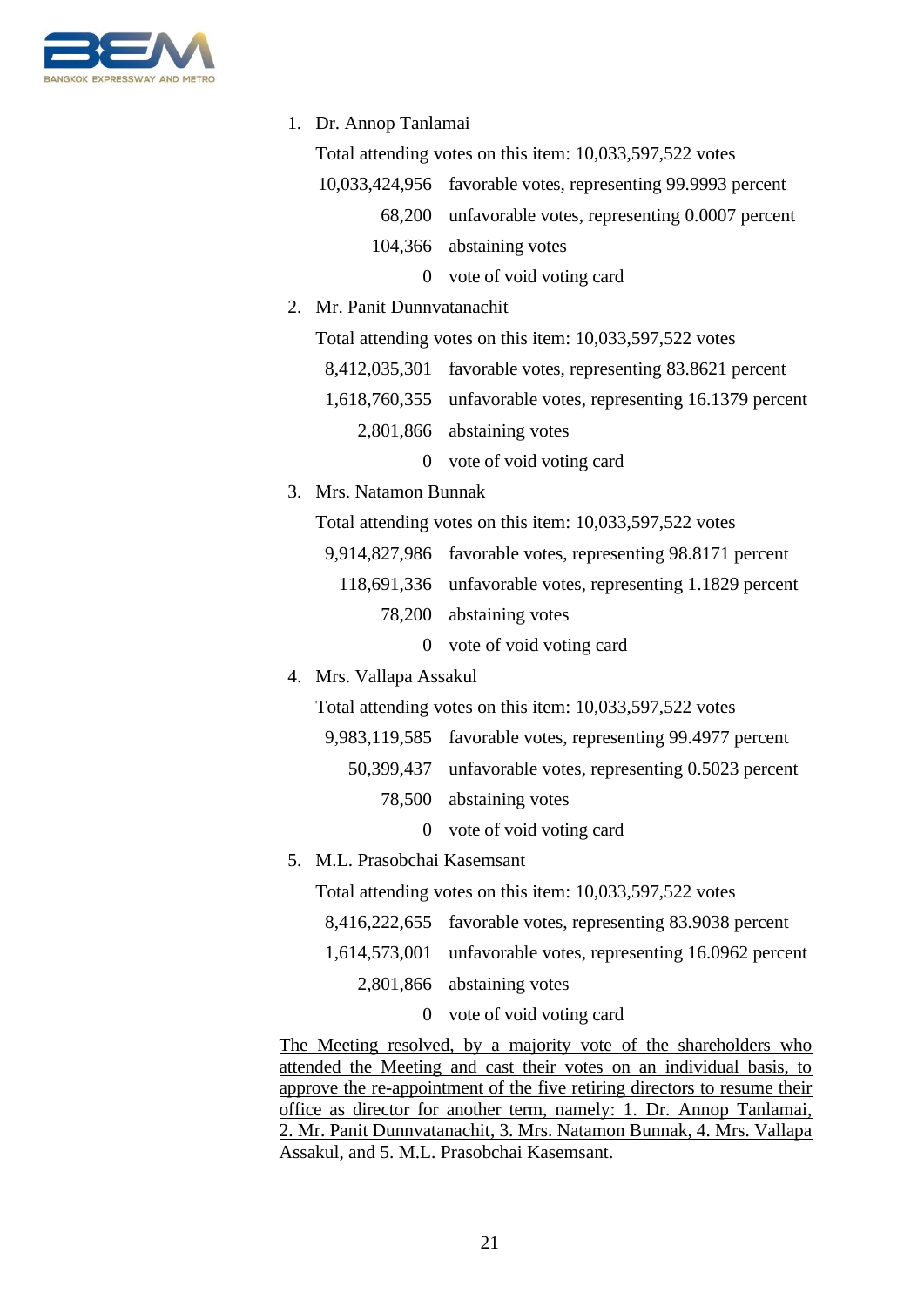

## **Item 6 To consider the determination of remuneration for directors**

The Chairman requested the Company Secretary to clarify the details to the Meeting for consideration.

**The Company Secretary** stated to the Meeting that Article 15 of the Company's Articles of Association prescribes that directors are entitled to receive remuneration from the Company in the form of honorarium, meeting allowance, consideration, bonus or benefit in any other forms, in accordance with the Articles of Association or as may be approved by the meeting of shareholders, which may be a fixed amount or in accordance with the rules, and may be periodically fixed or permanently fixed until changed. Directors may receive allowance, welfare and per diem according to the Company's regulations.

The Company considered proper remuneration for directors based on the criteria for consideration of remuneration for directors on page 54 of the Notice of the Meeting.

The Board of Directors resolved to approve such matter as proposed by the Nomination and Remuneration Committee, and then deemed appropriate to propose that the 2021 Annual Ordinary General Meeting of Shareholders consider determining remuneration for directors, as follows:

- 1. Bonus for directors for 2020 in the amount not exceeding Baht 15.75 Million, a decrease from the previous year;
- 2. Remuneration for directors for 2021 at the same rate as that of the previous year in the amount not exceeding Baht 18 Million.

The details were shown on page 55 of the Notice of the Meeting.

The Chairman allowed shareholders to submit the questions or opinions.

**The Director of the Managing Director Office** informed the Meeting that no shareholder submitted further questions or opinions, both via VDO Conference and Q&A.

The Chairman then requested the Meeting to consider casting votes.

**The Company Secretary** stated to the Meeting that this agenda item required approval by not less than two-thirds of the total number of votes of the shareholders who attended the Meeting.

The voting results were as follows:

Total attending votes on this item: 10,033,597,522 votes

| 9,974,217,285 favorable votes, representing 99.4082 percent |
|-------------------------------------------------------------|
| 59,341,571 unfavorable votes, representing 0.5914 percent   |
| 38,666 abstaining votes, representing 0.0004 percent        |
| 0 vote of void voting card, representing $0.0000$ percent   |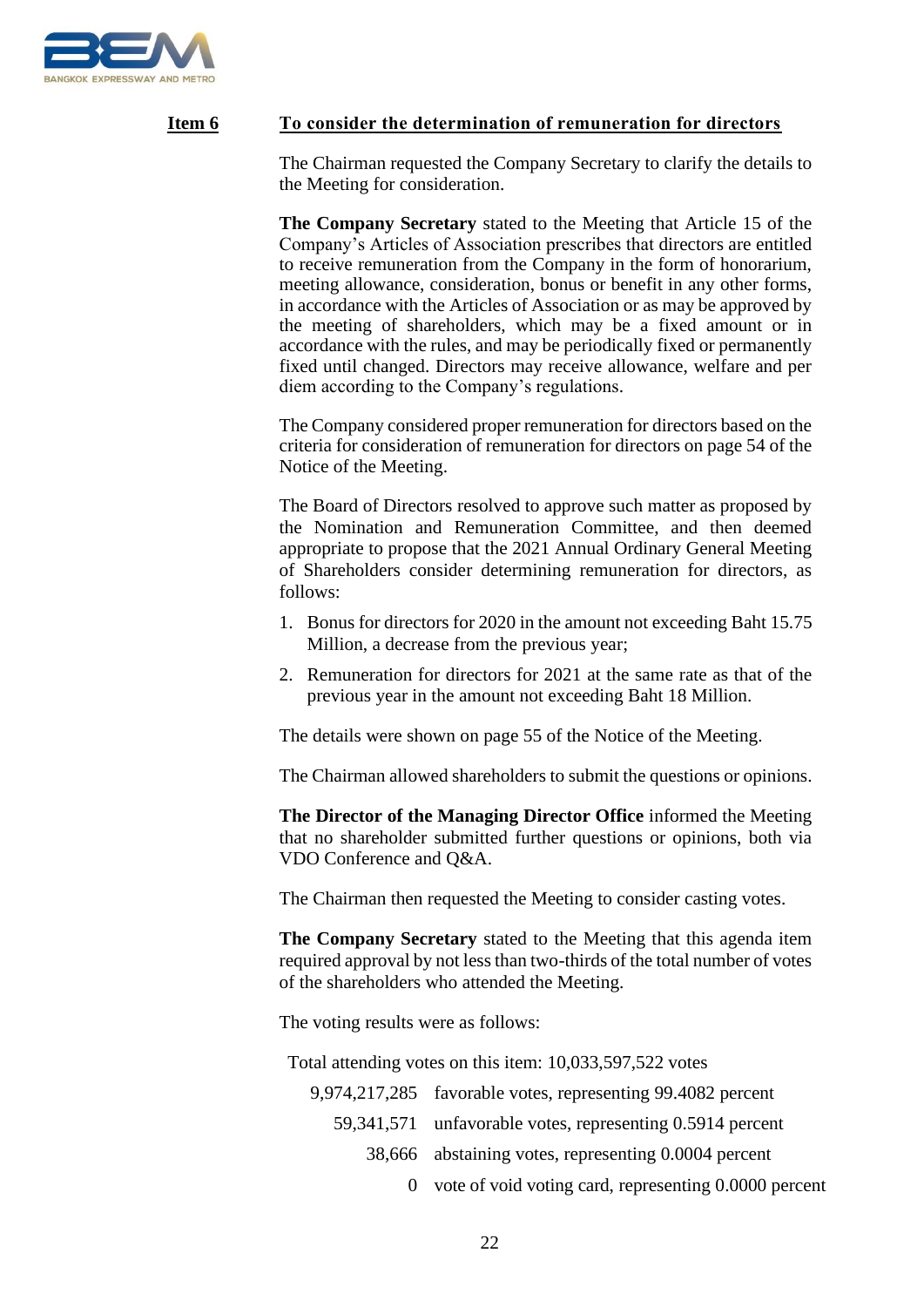

The Meeting resolved, by more than two-thirds of the total number of votes of the shareholders who attended the Meeting, to approve the remuneration for directors as proposed, as follows:

- 1. Bonus for directors for 2020 in the amount not exceeding Baht 15.75 Million.
- 2. Remuneration for directors for 2021 at the same rate as that of the previous year in the amount not exceeding Baht 18 Million.

## **Item 7 To consider the appointment of auditor and determination of remuneration**

The Chairman requested Mr. Vitoon Tejatussanasoontorn, Chairman of the Audit Committee, to make clarification on the appointment of auditor and determination of remuneration to the Meeting.

**Mr. Vitoon Tejatussanasoontorn, Chairman of the Audit Committee**, clarified to the Meeting that Article 30 of the Company's Articles of Association prescribes that the auditor shall be appointed and remuneration shall be fixed at every annual ordinary general meeting of shareholders, and the Notification of the Stock Exchange of Thailand prescribes that the Audit Committee shall have the duty to consider selecting for proposing the appointment of a person with independence to perform duties as the Company's auditor and proposing the remuneration for the Company's auditor.

The Audit Committee's Meeting, and the management, jointly considered the qualifications of the auditor in respect of the reliability, independence, knowledge and experience in audit performance, advice on accounting standards, certification of the financial statements in a timely manner, and the justification of remuneration, and resolved to propose that the Board of Directors consider proposing the Shareholders' Meeting to appoint the auditor and determine the remuneration for 2021, as follows:

1. Either of the auditors from EY Office Limited, namely, either Miss Isaraporn Wisutthiyan or Miss Supannee Triyanantakul or Miss Watoo Kayankannavee of EY Office Limited be appointed as the Company's auditor for 2021, who shall be authorized to audit and sign for certification of the Company's financial statements for 2021.

In this regard, the auditors as listed above also served as the auditor of the subsidiaries, namely, Northern Bangkok Expressway Company Limited and Bangkok Metro Networks Limited. The proposed auditors had neither relationship with nor interest in the Company or its subsidiaries, executives, major shareholders or their related persons.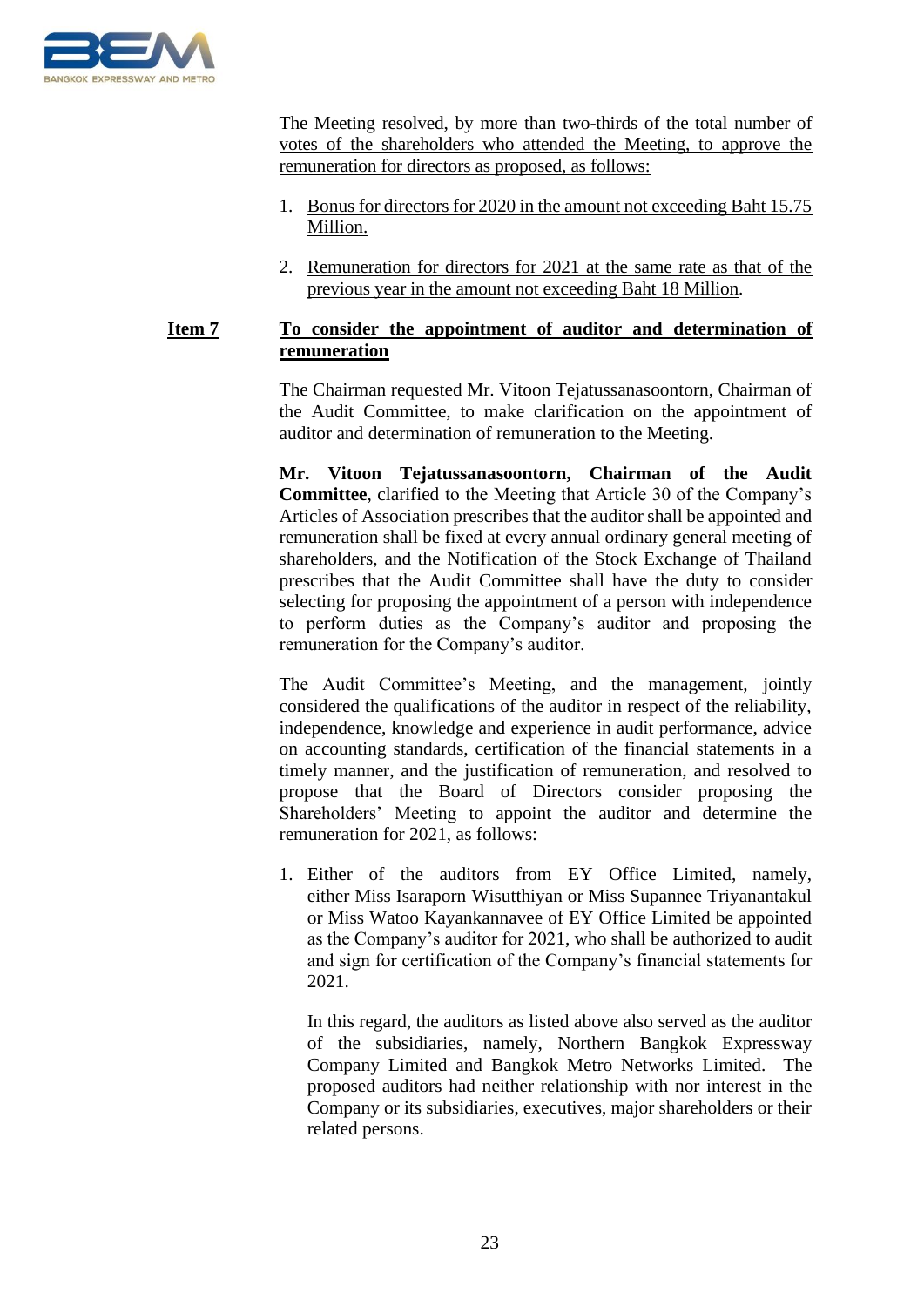

2. Auditing fee for 2021 be fixed in the amount not exceeding Baht 4.24 Million.

In comparison with the auditing fee in the previous year, the auditing fee for 2021 was at the same rate as that of the year 2020 (in 2021, no non-audit fee incurred, but in the previous year, non-audit fee of Baht 100,000 incurred). However, when compared to the average auditing fees of other listed companies in the same sector, the Company's auditing fee was found reasonable. The Company coordinated with another three auditing firms of equal repute, namely, PricewaterhouseCoopers ABAS Limited, Deloitte Touche Tohmatsu Jaiyos Co., Ltd., and KPMG Phoomchai Audit Co., Ltd., and they did not submit their auditing proposals.

The details were shown on pages 56 - 57 of the Notice of the Meeting.

**The Company Secretary** further clarified that the Board of Directors resolved to approve the matter as proposed by the Audit Committee and then deemed appropriate to propose that the Shareholders' Meeting appoint the auditor and determine remuneration for 2021.

The Chairman allowed shareholders to submit the questions or opinions.

**The Director of the Managing Director Office** informed the Meeting that no shareholder submitted further questions or opinions, both via VDO Conference and Q&A.

The Chairman then requested the Meeting to consider casting votes.

**The Company Secretary** stated to the Meeting that this agenda item required approval by a majority vote of the shareholders who attended the Meeting and cast their votes.

The voting results were as follows:

Total attending votes on this item: 10,033,735,049 votes

- 10,032,530,896 favorable votes, representing 99.9881 percent
	- 1,194,100 unfavorable votes, representing 0.0119 percent
		- 10,053 abstaining votes
			- 0 vote of void voting card

The Meeting resolved, by a majority vote of the shareholders who attended the Meeting and cast their votes, to approve the appointment of either Miss Isaraporn Wisutthiyan or Miss Supannee Triyanantakul or Miss Watoo Kayankannavee of EY Office Limited as the Company's auditor for 2021, who shall be authorized to audit and sign for certification of the Company's financial statements for 2021, with the remuneration at the same as that in the previous year in the amount of Baht 4.24 Million.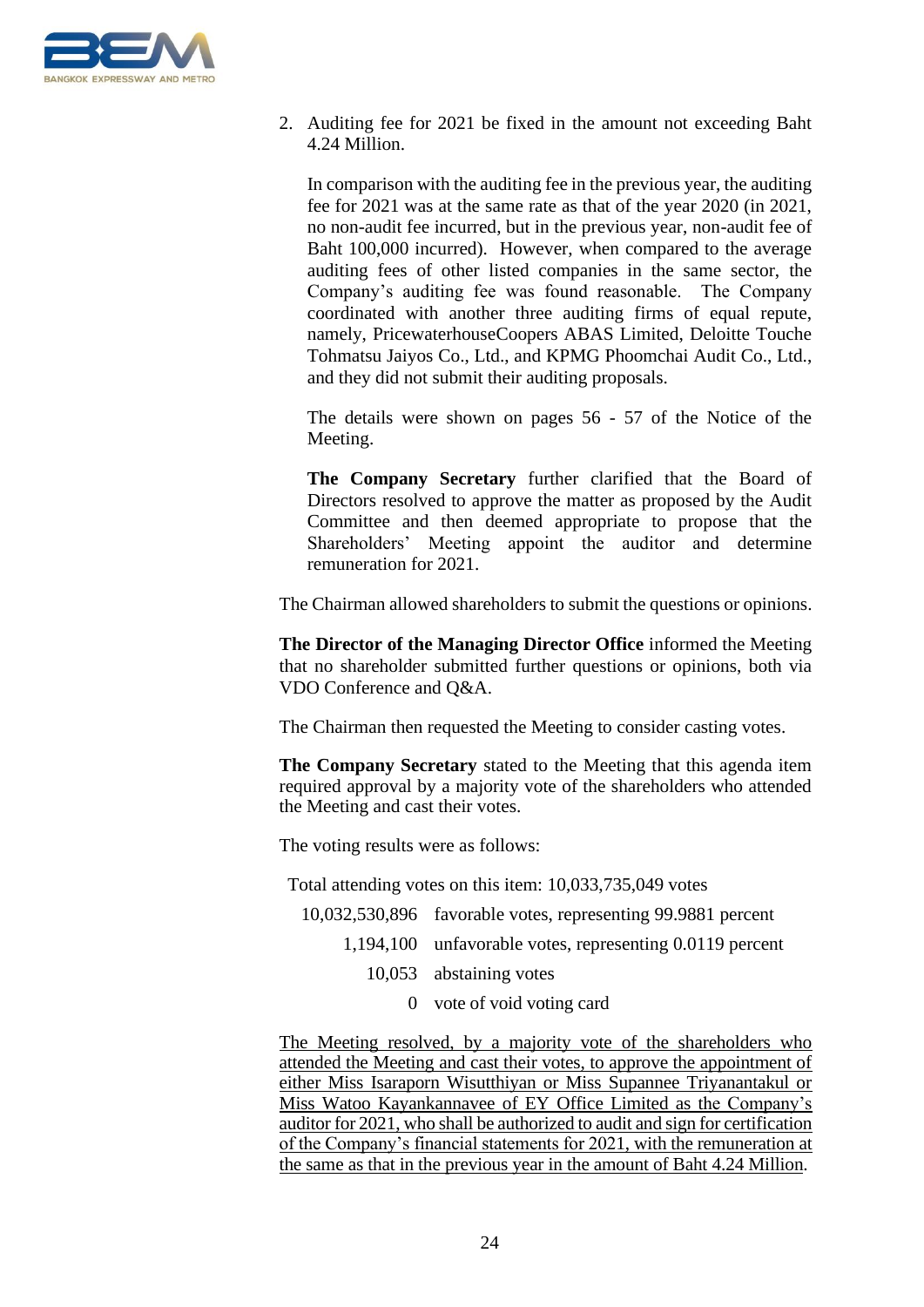

## **Item 8 To consider reviewing the prescription of prohibitions on acts constituting foreign dominance**

The Chairman requested the Company Secretary to clarify the details to the Meeting for consideration.

**The Company Secretary** clarified to the Meeting that the Company has engaged in the commercial development business of the M.R.T Chaloem Ratchamongkhon Line, including the telecommunications service. The Company also obtained the Second Type of the Telecommunication Business License with self-telecommunications network on September 19, 2018. In this regard, pursuant to the Notification of the National Broadcasting and Telecommunications Commission (NBTC) Re: Prescription of Prohibitions of Acts Constituting Foreign Dominance B.E. 2555 (2012), the telecommunications operators shall be required to define and review any acts constituting foreign dominance in the following eight circumstances, as specified in the list attached to the Notification:

- (1) Business domination through the shareholding by a foreigner, agent, or nominee, whether direct or indirect, which results in avoidance of the Notification.
- (2) Business domination through the shareholding by a foreigner or by a representative or agent of the foreigner, which such shares have preferential right in voting in the Shareholders' Meeting more than the proportion of actual shares so held, which are deemed to have any more preferential rights than the shares held by Thai national.
- (3) Business dominance through the controlling power or influence of a foreigner, whether direct or indirect, in formulation of policies, management, operations or appointment of directors or high-level executives.
- (4) Business dominance through the legal relation with a source of investment fund and loan from a foreigner or its affiliated legal entities, such as, loan guarantee, lending loan at the interest rate lower than market price, business risk insurance, or granting credit facilities on a special basis.
- (5) Business domination through execution of an intellectual property agreement, franchise agreement, or exclusive licensing agreement with a foreigner or its affiliated legal entities, and such agreement causes transfer of expenses and consideration benefits to the foreigner.
- (6) Business domination through execution of a procurement agreement or management agreement with a foreigner or its affiliated legal entities or an employee or staff of the foreigner or its affiliated legal entities, and such agreement causes transfer of expenses and consideration benefits to the foreigner.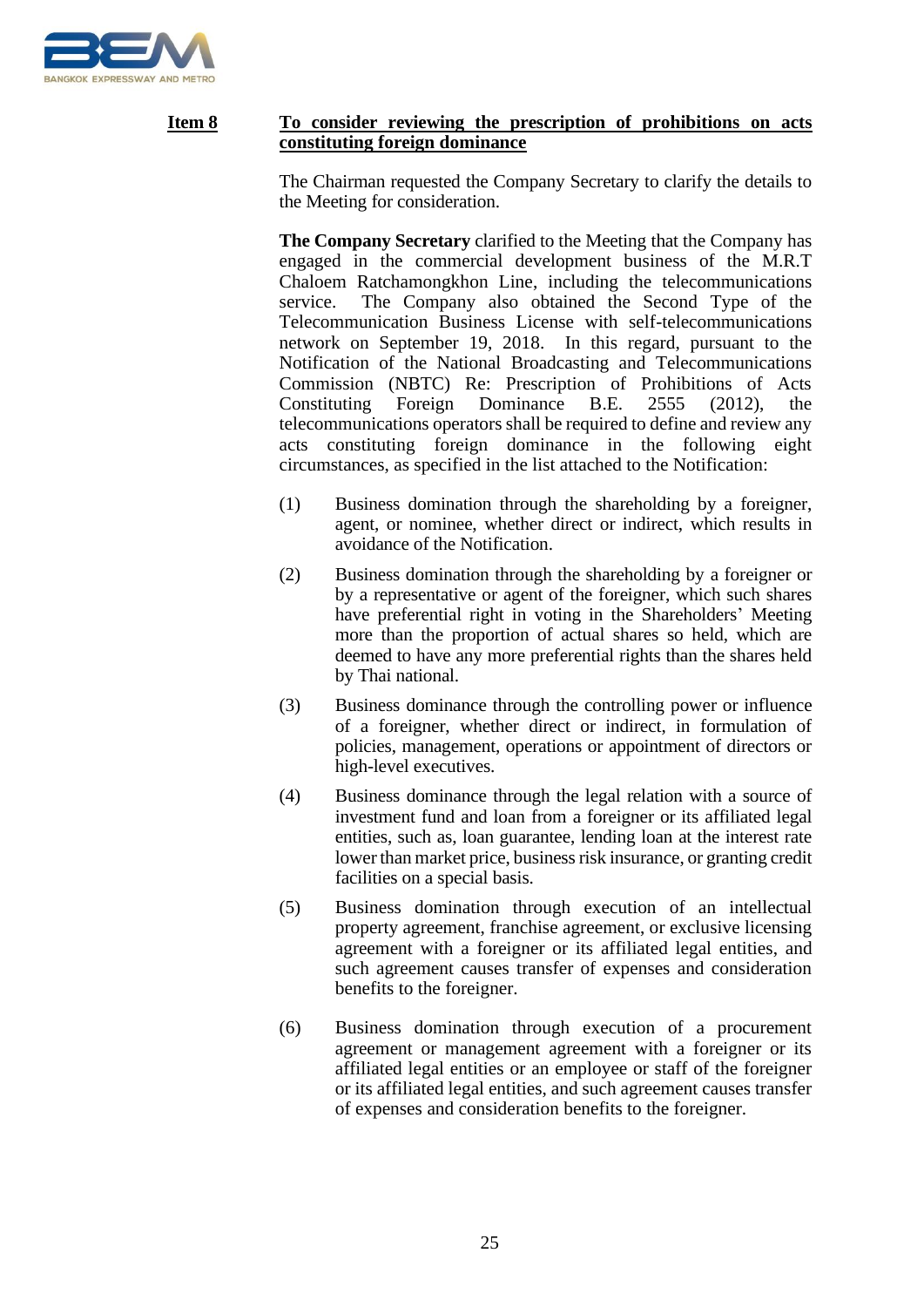

- (7) Business domination through the joint venture with a foreigner or its affiliated legal entities thereby allocating or sharing operation cost in the manner which causes transfer of expenses or consideration benefits to the foreigner.
- (8) Business dominance through execution of a transfer pricing or price collusion transaction with a foreigner or its affiliated legal entities.

In the past year, the Company did not take any action which was in a manner of circumstance and status in contradiction to the prohibitions on acts constituting foreign dominance.

Having considered the matter, the Board of Directors was of the opinion that that the Company complied with the criteria specified in the Notification and did not take any action in a manner of circumstance and status which was in contradiction to the prohibitions on or deemed acts constituting foreign dominance, it then deemed appropriate to propose that the Shareholders' Meeting consider approving the review of the prescription of prohibitions on acts constituting foreign dominance for further submission of the same to the National Broadcasting and Telecommunications Commission (NBTC).

The details were shown on page 58 of the Notice of the Meeting.

The Chairman allowed shareholders to submit the questions or opinions.

**The Director of the Managing Director Office** informed the Meeting that no shareholder submitted further questions or opinions, both via VDO Conference and Q&A.

The Chairman then requested the Meeting to consider casting votes.

**The Company Secretary** stated to the Meeting that this agenda required approval by not less than three-fourths of the total number of votes of the shareholders who attended the Meeting and had the voting right.

The voting results were as follows:

Total attending votes on this item: 10,033,735,049 votes

- 10,033,640,296 favorable votes, representing 99.9990 percent
	- 1,553 unfavorable votes, representing 0.0000 percent
	- 93,200 abstaining votes, representing 0.0010 percent
		- 0 vote of void voting card, representing 0.0000 percent

The Meeting resolved, by more than three-fourths of the total number of votes of the shareholders who attended the Meeting and had the voting right, to approve the review of the prescription of prohibitions on acts constituting foreign dominance for submission of the same to the National Broadcasting and Telecommunications Commission (NBTC).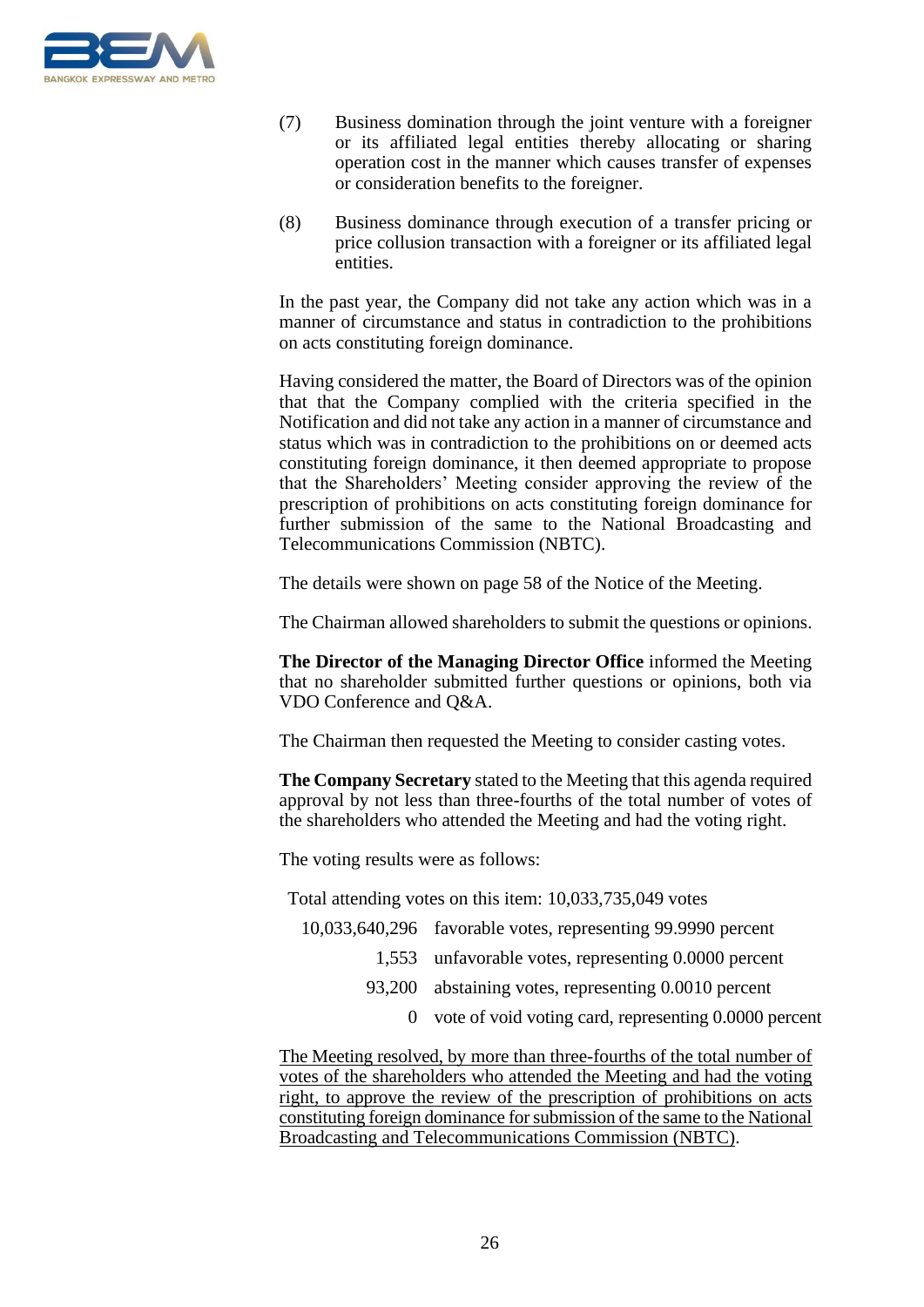

## **Item 9 Other matters**

The Chairman allowed shareholders to submit further questions / opinions or suggestions.

**Miss Dueanpen Khamtrongjai, proxy**, inquired as follows:

- 1. Issuance of a receipt after use of a top-up service for the MRT Purple Line seemed to lengthen. Was there any solution to that issue?
- 2. When topped up a metro card via True Money Wallet, why was the card taken to tap for information update before usage? Why was the topped-up card unable to be used instantly? Could the Company make the topped-up card activated forthwith?

The Chairman requested the Managing Director to clarify details to the Meeting.

**Dr. Sombat Kitjalaksana, Managing Director**, clarified that this issue would be taken into consideration as a complaint and the internal processes would be inspected for seeking solutions to this issue. Fare box revenue from the MRT Purple Line did not belong to the Company, but all of the fare box revenue did belong to the Mass Rapid Transit Authority of Thailand (MRTA). While the revenue from the MRT Blue Line shall be shared with MRTA. The Company would have the inspection process in place first. However, the Company planned to improve the inspection process to make it faster than it was.

**Mr. Weerachai Aiatwimon, shareholder**, inquired about the impact from the third wave of the COVID-19 outbreak on the Company. How did such impact differ from that in the previous waves? How did the Company plan to handle should the fourth and fifth pandemic waves occur?

The Chairman requested the Managing Director to clarify details to the Meeting.

**Dr. Sombat Kitjalaksana, Managing Director**, clarified that currently, Thailand was still engulfed by the third wave of the COVID-19 outbreak, but the fourth and fifth waves of the COVID-19 did not yet happen so it could not be answered at this time. By this third wave of such outbreak, the government played a role in taking more care; the Company itself treated all concerned persons the best to make sure they stayed safe extremely from use of the Company's services; and the Company also continued to comply with necessary measures and more strictly as possible, and campaigned for encouraging the Company's personnel, contractors, MRTA's personnel, and concerned persons to regularly follow necessary measures because the Company remained opened for service every single day.

As for expressway service, the service users travelled by using private vehicles with safety to a certain degree. But in case of toll payment in cash for the use of service, there might be a risk to the disease infection. The Company has then provided a payment channel via EMV (contactless payment system via debit card or credit card instead of cash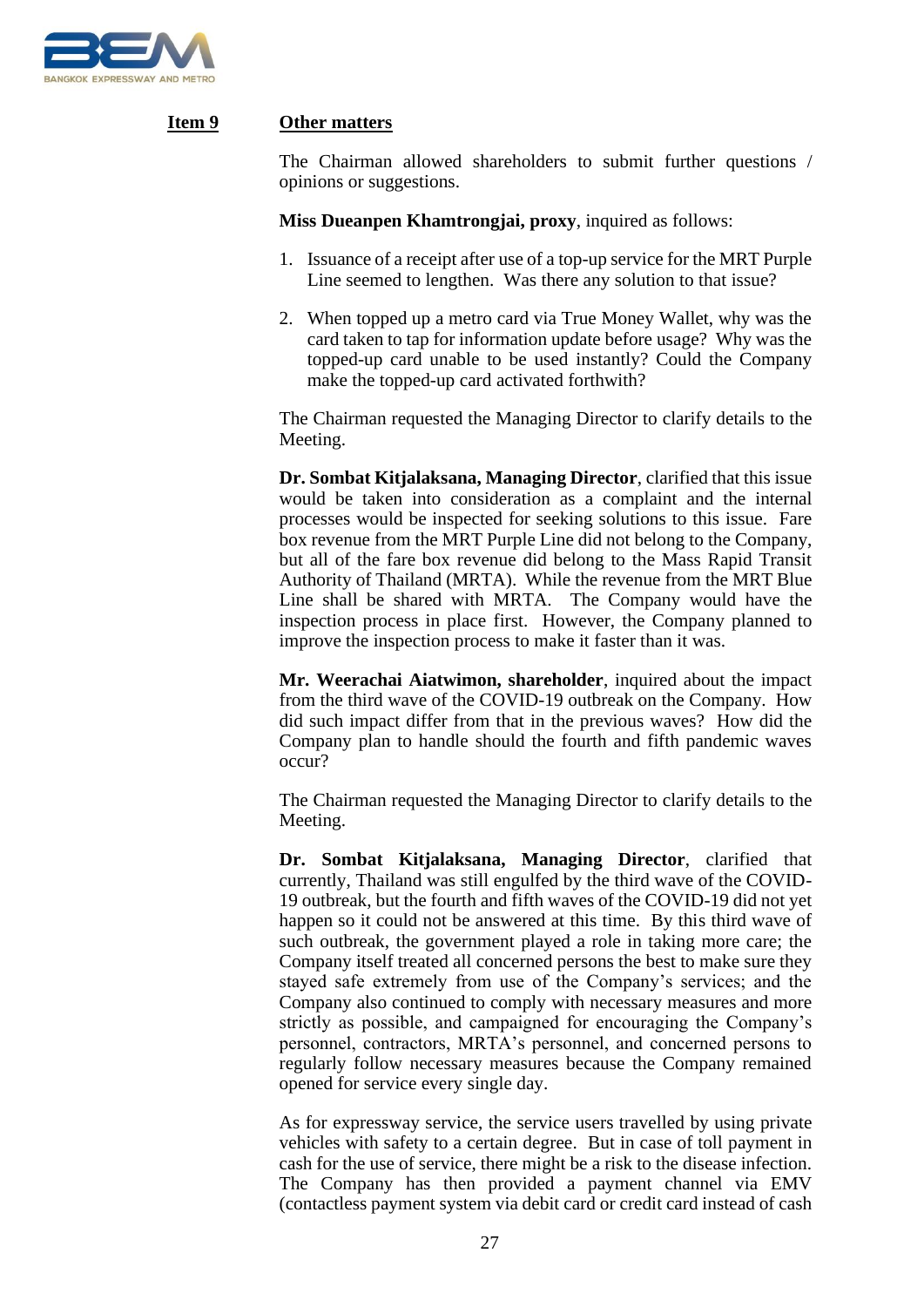

payment) to facilitate the payment and reduce the risk of the outbreak of the COVID-19.

In regard to metro service, there must be direct contact in a way. Therefore, the Company had to exercise cautions and conduct campaigns for correct self-conduct for provision and use of the service so as to prevent the spread of the COVID-19 to facilitate the service provision and keep everyone safe. In doing so, the Company received good cooperation from passengers. On this occasion, the Company did apologize for any inconvenience caused by such imposed measures.

The Company would like to assure passengers that the Company has strictly implemented measures in the situation of the COVID-19 outbreak for the sake of safety in traveling by the metros and invite them to use the service as usual.

**Mrs. Saowaluck Ouayporn, proxy**, inquired how did the Company plan to make a fare revision after the situation of the COVID-19 outbreak?

The Chairman requested the Managing Director to clarify details to the Meeting.

**Dr. Sombat Kitjalaksana, Managing Director**, clarified that the metro fare revision would be made in accordance with the terms of the Concession Agreement, by considering the fare revision based on the Consumer Price Index of Bangkok, which would probably increase or decrease the fare. A fare reduction would be made in the event that the government intended to help alleviate the burden of the people. Mainly, the government would give priority to the terms specified in the Concession Agreement. Should there be a fare reduction, it would be made on the government's part, in which case, the Company's fare box revenue would not be affected.

**Mr. Nuttaphong Thaweewibunsap, shareholder**, inquired how was the progress of the bid for the MRT Orange Line?

The Chairman requested Mr. Phongsarit Tantisuvanitchkul, director, clarified details to the Meeting.

**Mr. Phongsarit Tantisuvanitchkul, director**, clarified that MRTA had cancelled the bid for the MRT Orange Line and there would be a new bid in the near future. The Company had prepared, both in terms of capital and personnel, to bid for the project in competition with other bidders. However, opening of such new bid would probably be somewhat delayed due to the situation of the COVID-19 outbreak. Nevertheless, the Company was certain that the government would be likely to absolutely expedite the opening of the bid by this year in order to ensure economic stimulus. The MRT Orange Line Project was of critical importance to investment, provision of the public service, area development, business development surrounding the metro stations, in fields of real estate and advertising media. It was expected that such bid would take place by the second quarter of the year, and the bid results would be likely to be obtained by the end of this year.